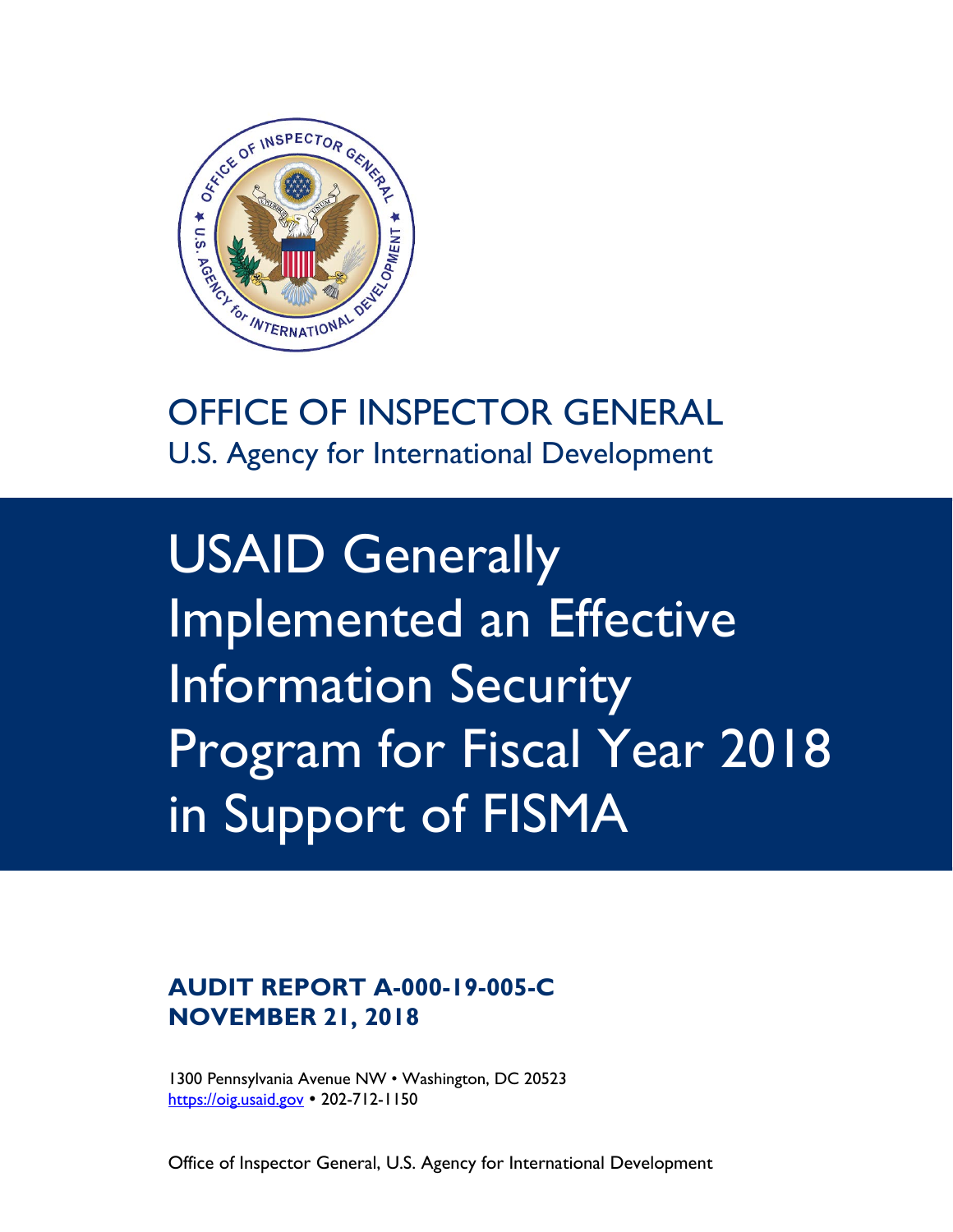The Office of Inspector General provides independent oversight that promotes the efficiency, effectiveness, and integrity of foreign assistance provided through the entities under OIG's jurisdiction: the U.S. Agency for International Development, U.S. African Development Foundation, Inter-American Foundation, Millennium Challenge Corporation, and Overseas Private Investment Corporation.

# **Report waste, fraud, and abuse**

### **USAID OIG Hotline**

Email: [ig.hotline@usaid.gov](mailto:ig.hotline@usaid.gov) Complaint form:<https://oig.usaid.gov/complainant-select> Phone: 202-712-1023 or 800-230-6539 Mail: USAID OIG Hotline, P.O. Box 657, Washington, DC 20044-065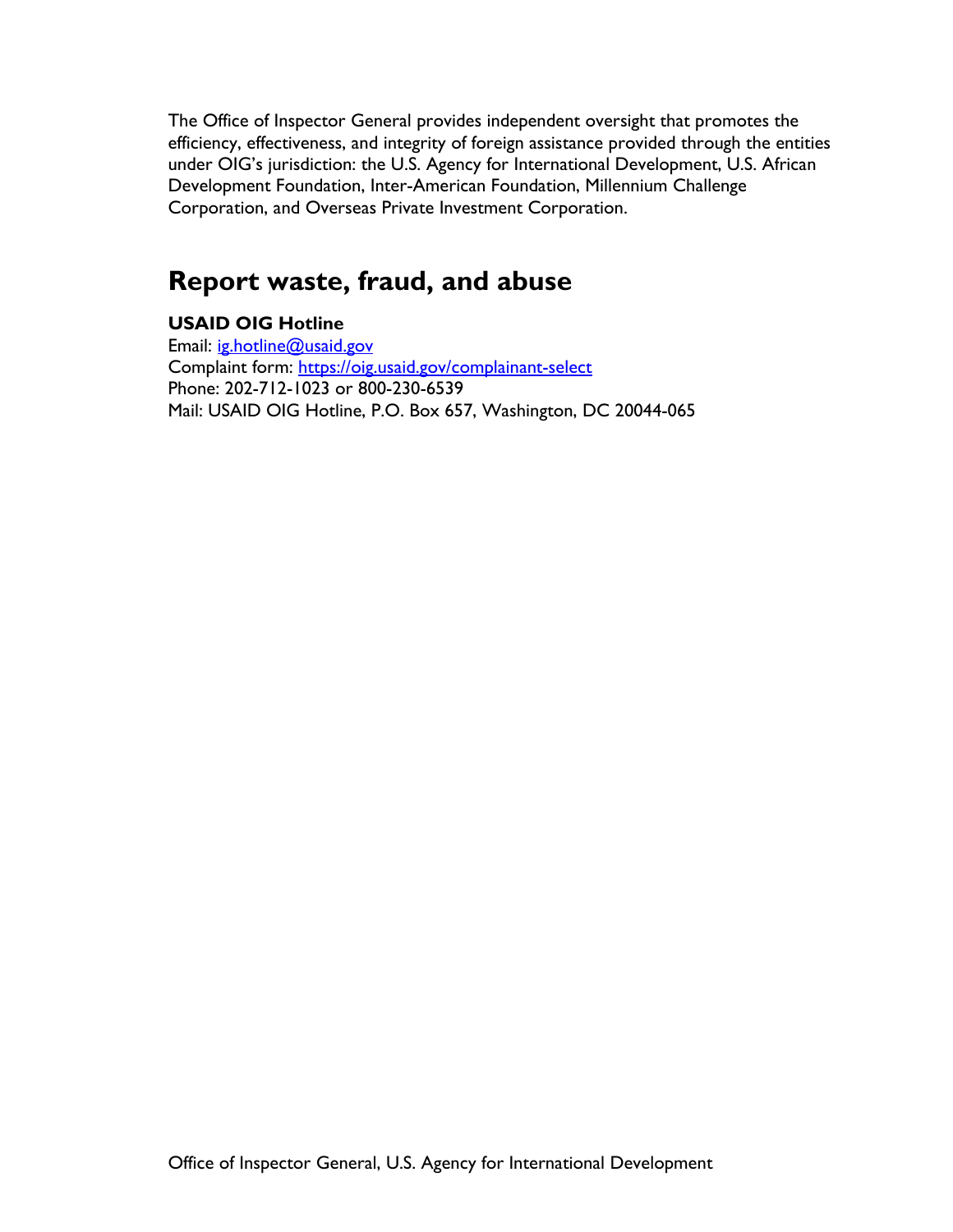

# **MEMORANDUM**

DATE: November 21, 2018 TO: USAID, M/CIO, Chief Information Officer, Jay Mahanand

FROM: Deputy Assistant Inspector General for Audit, Alvin A. Brown /s/

SUBJECT: USAID Generally Implemented an Effective Information Security Program for Fiscal Year 2018 in Support of FISMA (A-000-19-005-C)

Enclosed is the final audit report on USAID's information security program for fiscal year 2018, as required by the Federal Information Security Modernization Act of 2014 (FISMA). The Office of Inspector General (OIG) contracted with the independent certified public accounting firm CliftonLarsonAllen LLP (Clifton) to conduct the audit. The contract required Clifton to perform the audit in accordance with generally accepted government auditing standards.

In carrying out its oversight responsibilities, OIG reviewed Clifton's report and related audit documentation and inquired of its representatives. Our review, which was different from an audit performed in accordance with generally accepted government auditing standards, was not intended to enable us to express, and we do not express, an opinion on USAID's compliance with FISMA. Clifton is responsible for the enclosed auditor's report and the conclusions expressed in it. We found no instances in which Clifton did not comply, in all material respects, with applicable standards.

The audit objective was to determine whether USAID implemented an effective information security program.<sup>[1](#page-2-0)</sup> To answer the audit objective, Clifton tested USAID's implementation of selected controls outlined in the National Institute of Standards and Technology's Special Publication 800-53, Revision 4, "Security and Privacy Controls for Federal Information Systems and Organizations." Clifton auditors reviewed 6 of the 47 information systems in USAID's inventory dated December 2017. Fieldwork took place at USAID's headquarters in Washington, DC, from April 26 to September 11, 2018.

<span id="page-2-0"></span><sup>&</sup>lt;sup>1</sup> For this audit, an effective information security program was defined as implementing certain security controls for selected information systems in support of FISMA.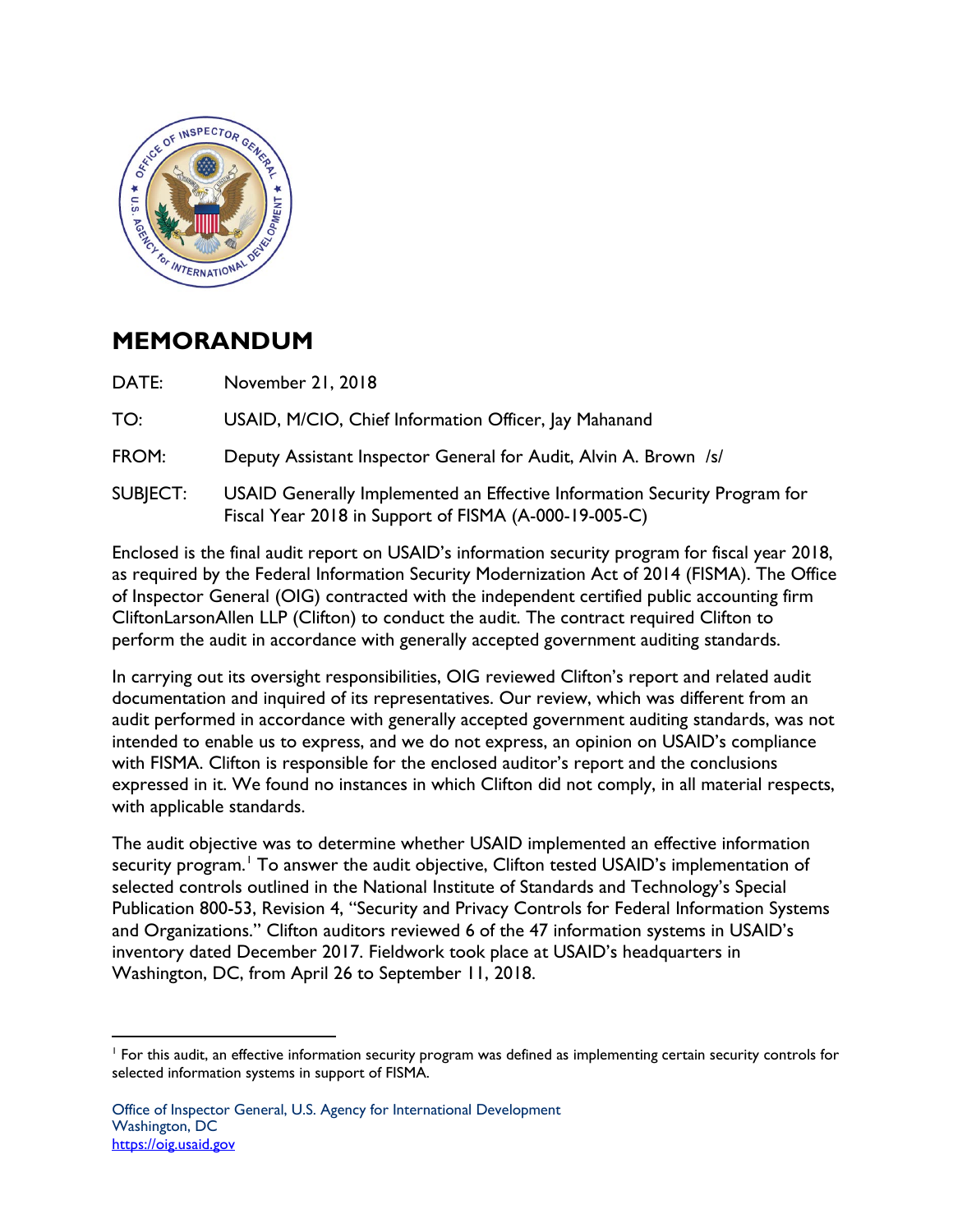The audit firm found that USAID generally implemented an effective information security program by implementing 120 of 135 selected security controls for selected information systems. The controls are designed to preserve the confidentiality, integrity, and availability of the Agency's information and information systems. Among the controls USAID implemented or maintained were the following:

- A plan to confirm that all internal and external systems are currently authorized to operate
- A plan to assess system risks for all internal and external systems annually in accordance with Agency policy
- A procedure to review and analyze remote access connections
- An effective incident handling and response program
- An effective contingency planning program

The audit firm also identified weaknesses. For example, as summarized in the table below, Clifton noted weaknesses in 15 selected security controls that fall within 6 of the 8 IG FISMA metric domains.<sup>[2](#page-3-0)</sup> These weaknesses increase USAID's information and information systems' vulnerability to unauthorized access, use, disclosure, disruption, modification, or destruction.

| Fiscal Year 2018<br><b>IG FISMA Metric Domains</b> | Weaknesses<br>Identified  |  |
|----------------------------------------------------|---------------------------|--|
| Risk Management                                    | x                         |  |
| <b>Configuration Management</b>                    | X                         |  |
| <b>Identity and Access Management</b>              | X                         |  |
| Data Protection and Privacy                        | $\boldsymbol{\mathsf{x}}$ |  |
| Security Training                                  | X                         |  |
| Information Security Continuous Monitoring         | $\times$                  |  |
| Incident Response                                  |                           |  |
| <b>Contingency Planning</b>                        |                           |  |

To address the weaknesses identified in the report, we recommend that USAID's chief information officer:

**Recommendation 1.** Update the Agency's Vulnerability Management Standard Operating Procedure to (1) define the timeframe for applying system patches and (2) document and implement a process to validate that system patches are applied according to the timeframe specified in the procedure.

**Recommendation 2.** Document and implement a process to validate that unsupported software is either upgraded or removed within 48 hours of identification, as specified in the

<span id="page-3-0"></span> $<sup>2</sup>$  Each year inspectors general are required to complete metrics to independently assess their agencies'</sup> information security programs. The requirements for 2018 are in the following publication: Office of Management and Budget, Department of Homeland Security, and the Council of the Inspectors General on Integrity and Efficiency, "FY 2018 Inspector General Federal Information Security Modernization Act for 2014 (FISMA) Reporting Metrics," May 24, 2018.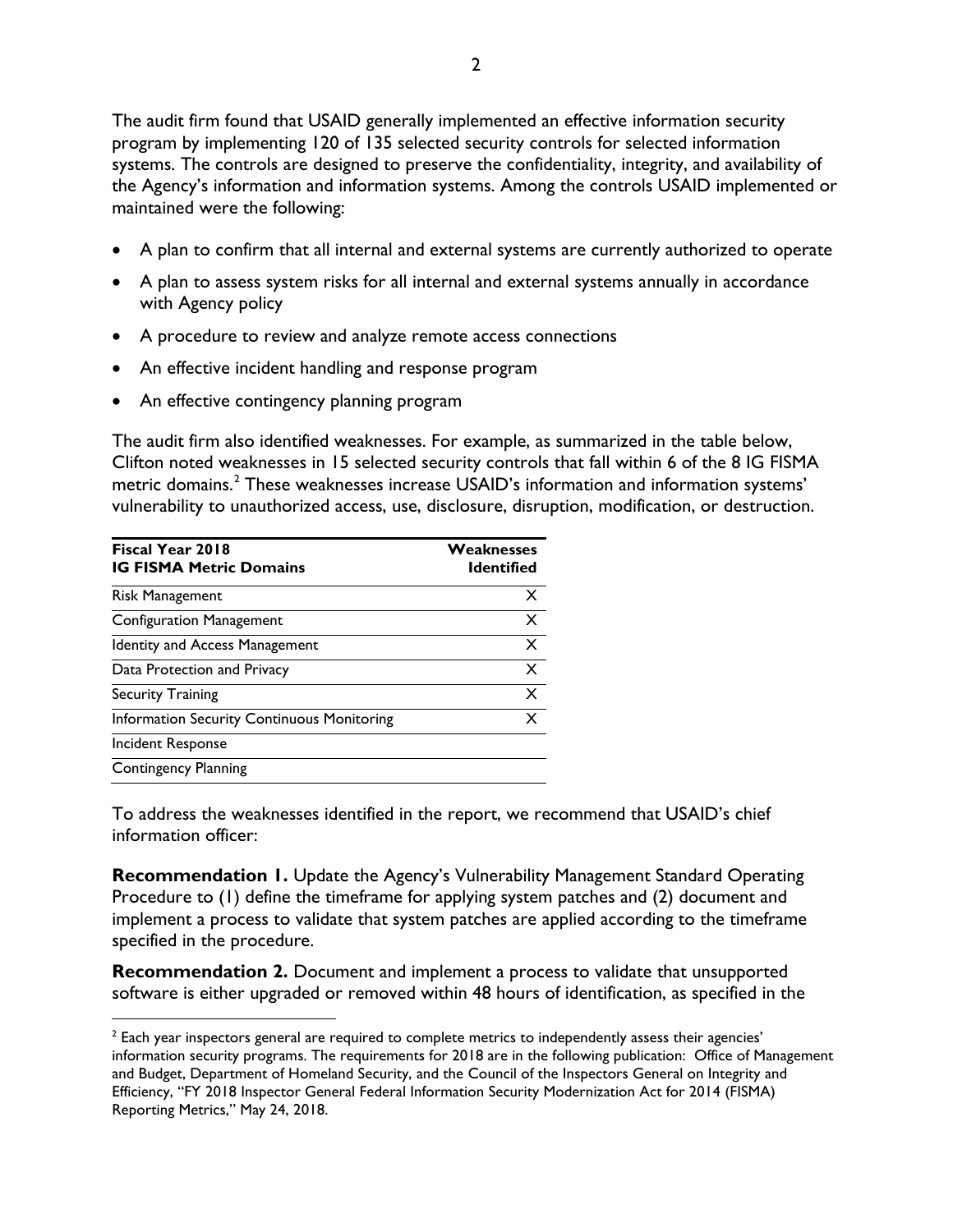Agency's Unauthorized/Unsupported Software Standard Operating Procedures, or document acceptance of the risk for allowing the unsupported software on the network.

**Recommendation 3.** Document and implement a process to fully automate the disabling of accounts after 90 days of inactivity and document the results.

**Recommendation 4.** Document and implement a process to validate that Agency account management policies are enforced for all USAID information systems, or formally document acceptance of the risk when implementing the account management policies is not feasible.

**Recommendation 5.** Document and implement a process to validate that USAID procedures are followed for testing, conducting security impact analysis of, and approving system changes.

**Recommendation 6.** Document and implement a process to validate that security assessment plans are documented and uploaded into the Cyber Security Assessment and Management tool.

**Recommendation 7.** Document and implement a process for reviewing plans of action and milestones on a regular basis to validate that scheduled completion dates, milestone updates, and quarterly updates are documented.

**Recommendation 8.** Document and implement a process to validate that USAID's privacy plan, policies, and procedures define personally identifiable information in accordance with National Institute of Standards and Technology (NIST) Special Publication 800-122, and are reviewed and kept up-to-date at least on a biannual basis as recommended by NIST Special Publication 800-53 (revision 4).

**Recommendation 9.** Document and implement a process to complete the rollout of the role-based security training to all required individuals.

In finalizing the report, Clifton evaluated USAID's responses to the recommendations. After reviewing that evaluation, we consider recommendations 4, 5, 8, and 9 resolved but open pending completion of planned activities and recommendations 1, 2, 3, 6, and 7 resolved but open pending OIG's verification of the Agency's final action, which will take some additional time because we will contract out the testing and verification.

For recommendations 4, 5, 8, and 9, please provide evidence of final action to the Audit Performance and Compliance Division.

We appreciate the assistance extended to our staff and Clifton employees during the engagement.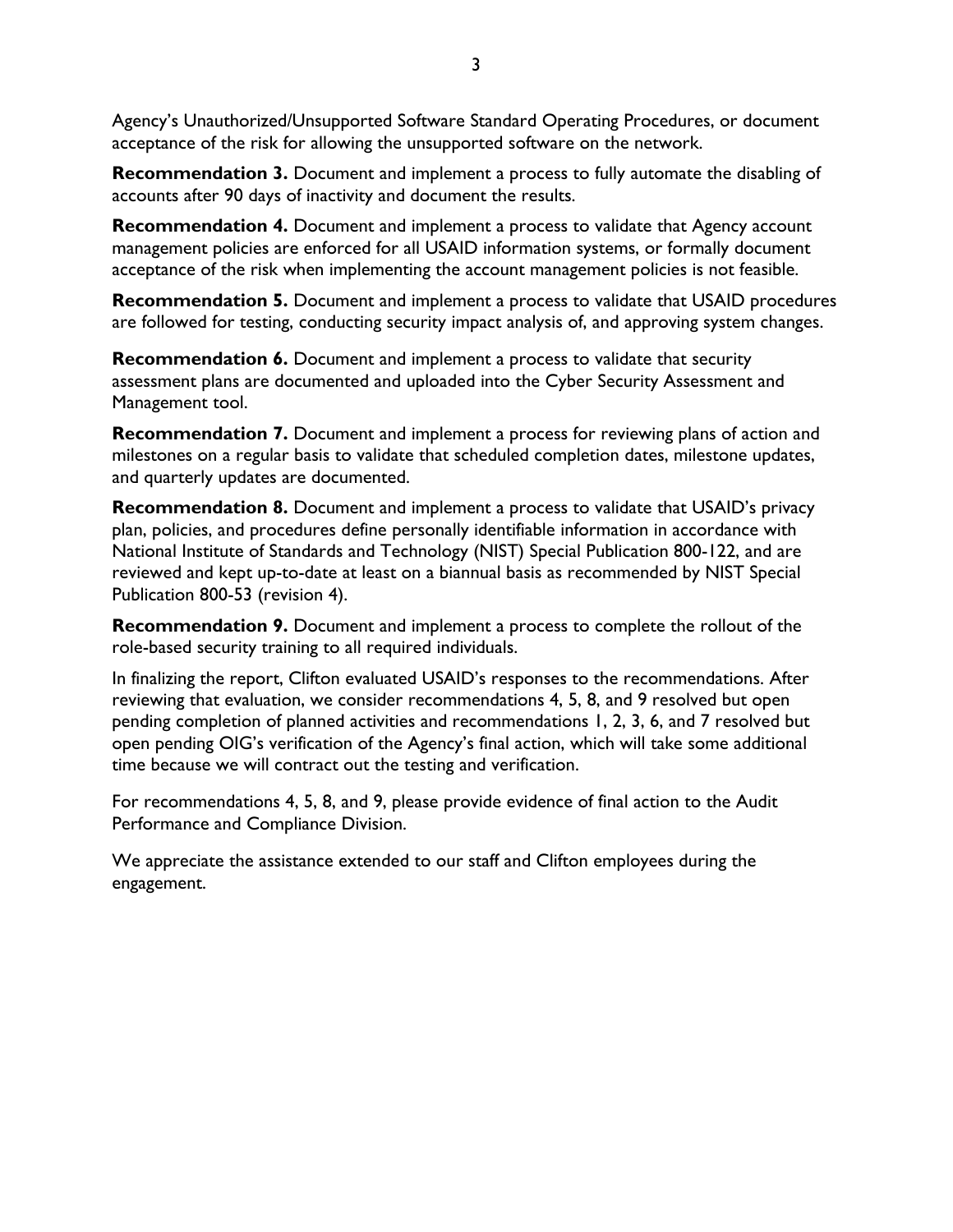

## **The Audit of USAID's Compliance with the Federal Information Security Modernization Act of 2014**

**Fiscal Year 2018** 

**Final Report**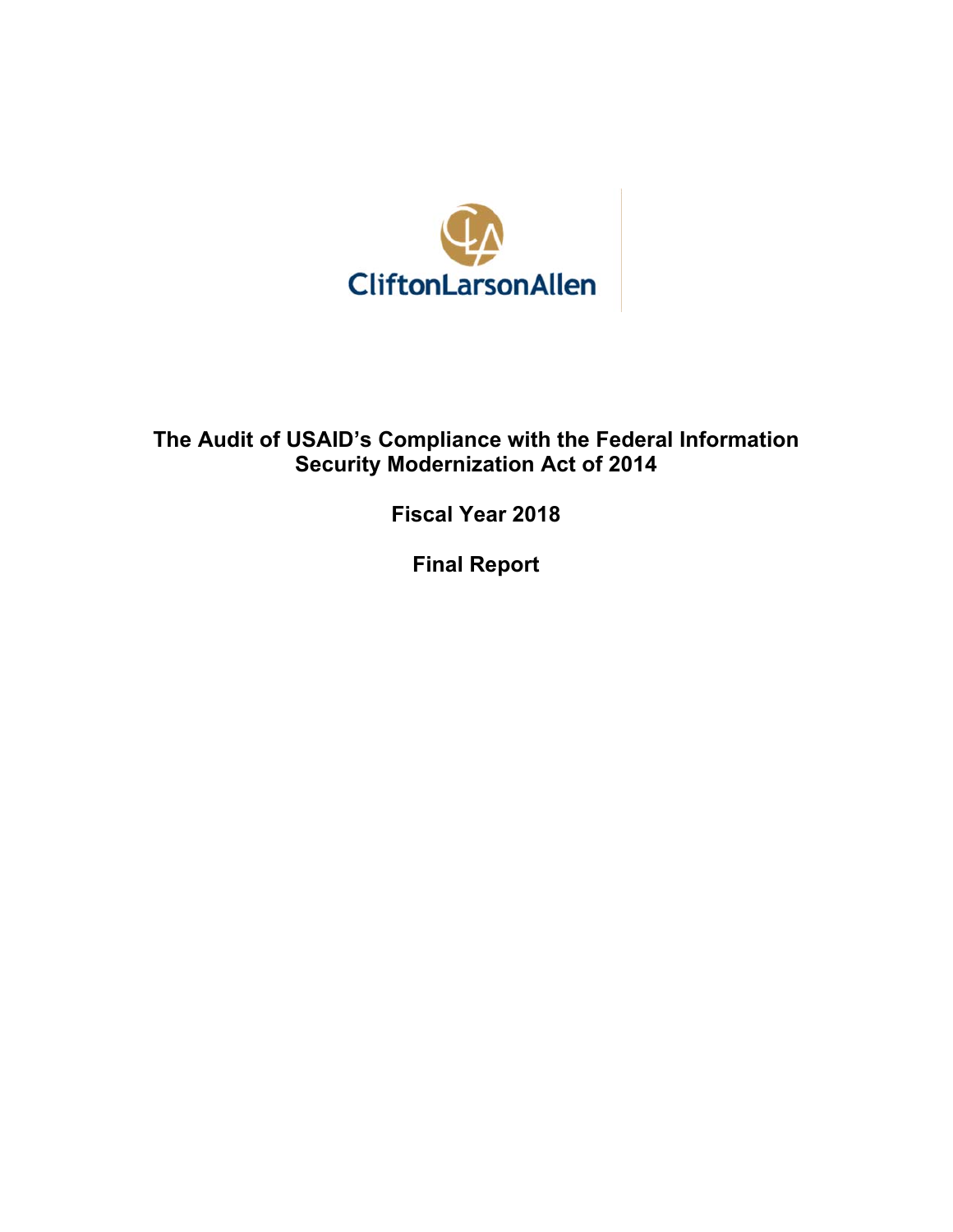

CliftonLarsonAllen LLP 901 N. Glebe Road, Suite 200 Arlington, VA 22203 571-227-9500 | fax 571-227-9552 CLAconnect.com

November 7, 2018

Mr. Mark Norman Director, Information Technology Audits Division United States Agency for International Development Office of the Inspector General 1300 Pennsylvania Avenue, NW Washington, DC 20005-2221

Dear Mr. Norman:

CliftonLarsonAllen LLP is pleased to present the final version of our report on the United States Agency for International Development's (USAID) compliance with the Federal Information Security Modernization Act of 2014.

We appreciate the assistance we received from the staff of USAID and appreciate the opportunity to serve you. We will be pleased to discuss any questions you may have.

Very truly yours,

W Jopabkari

Sarah Mirzakhani, CISA Principal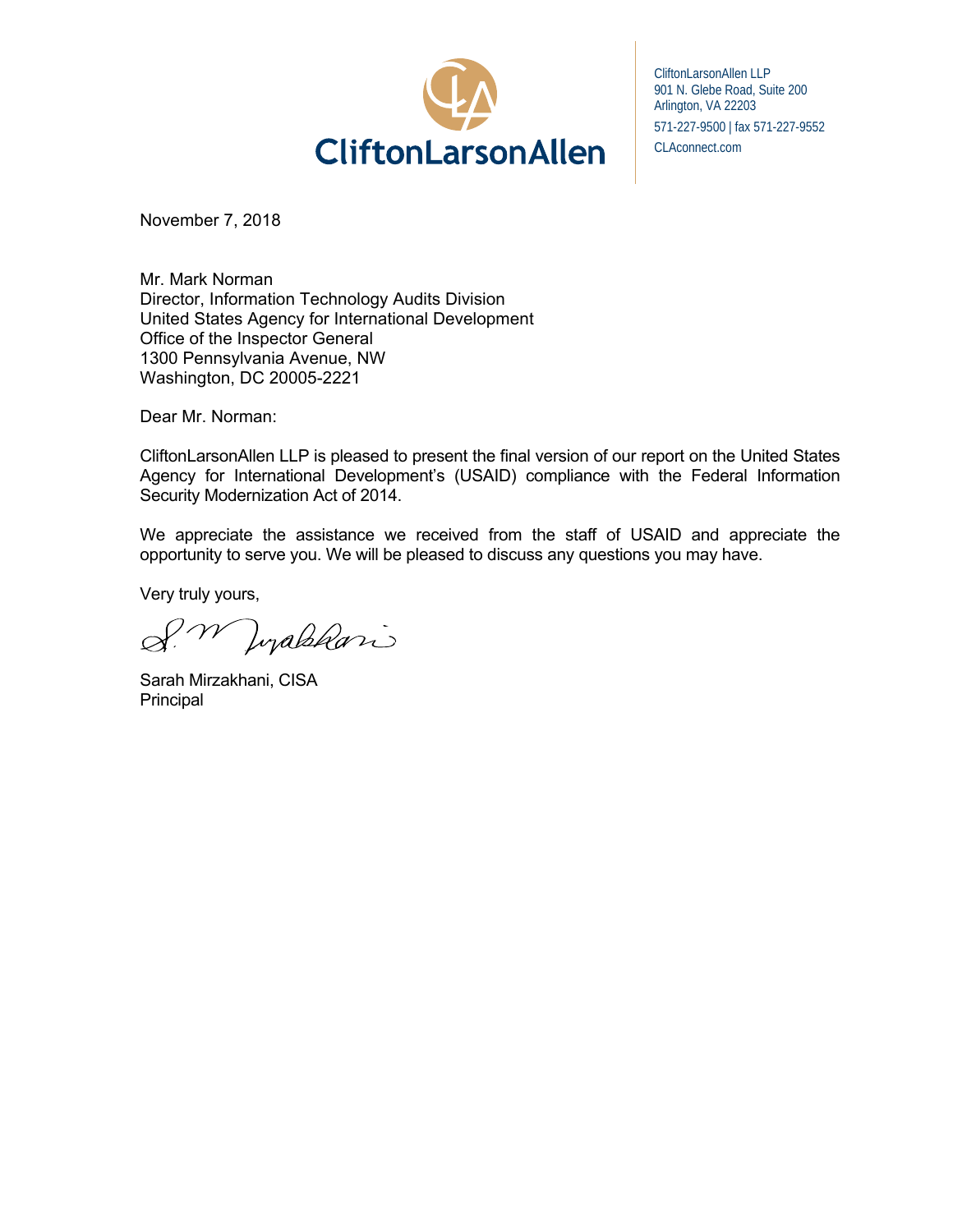

CliftonLarsonAllen LLP www.cliftonlarsonallen.com

Inspector General United States Agency for International Development

CliftonLarsonAllen LLP (CLA) conducted a performance audit of the United States Agency for International Development's (USAID) compliance with the Federal Information Security Modernization Act of 2014 (FISMA). The objective of this performance audit was to determine whether USAID implemented an effective information security program. The audit included the testing of selected management, technical, and operational controls outlined in National Institute of Standards and Technology's Special Publication 800-53, Revision 4, *Security and Privacy Controls for Federal Information Systems and Organizations*.

For this audit, we reviewed selected controls from six of USAID's internal information systems. Audit fieldwork was performed at USAID's headquarters in Washington, DC, from May 15, 2018 to September 11, 2018.

Our audit was performed in accordance with the performance audit standards specified in *Government Auditing Standards*, issued by the Comptroller General of the United States. Those standards require that we plan and perform the audit to obtain sufficient, appropriate evidence to provide a reasonable basis for our findings and conclusions based on our audit objectives. We believe that the evidence obtained provides a reasonable basis for our findings and conclusions based on our audit objectives.

We concluded that USAID generally implemented an effective information security program by implementing many of the selected security controls for selected information systems. Although USAID generally implemented an effective information security program, its implementation of a subset of selected controls was not fully effective to preserve the confidentiality, integrity, and availability of the Agency's information and information systems, potentially exposing them to unauthorized access, use, disclosure, disruption, modification, or destruction. Consequently, we noted weaknesses in 6 of the 8 Inspector General FISMA Metric Domains and have made nine recommendations to assist USAID in strengthening its information security program.

Additional information on our findings and recommendations are included in the accompanying report.

lifton Larson Allen LLP

**CliftonLarsonAllen LLP** 

Arlington, Virginia November 7, 2018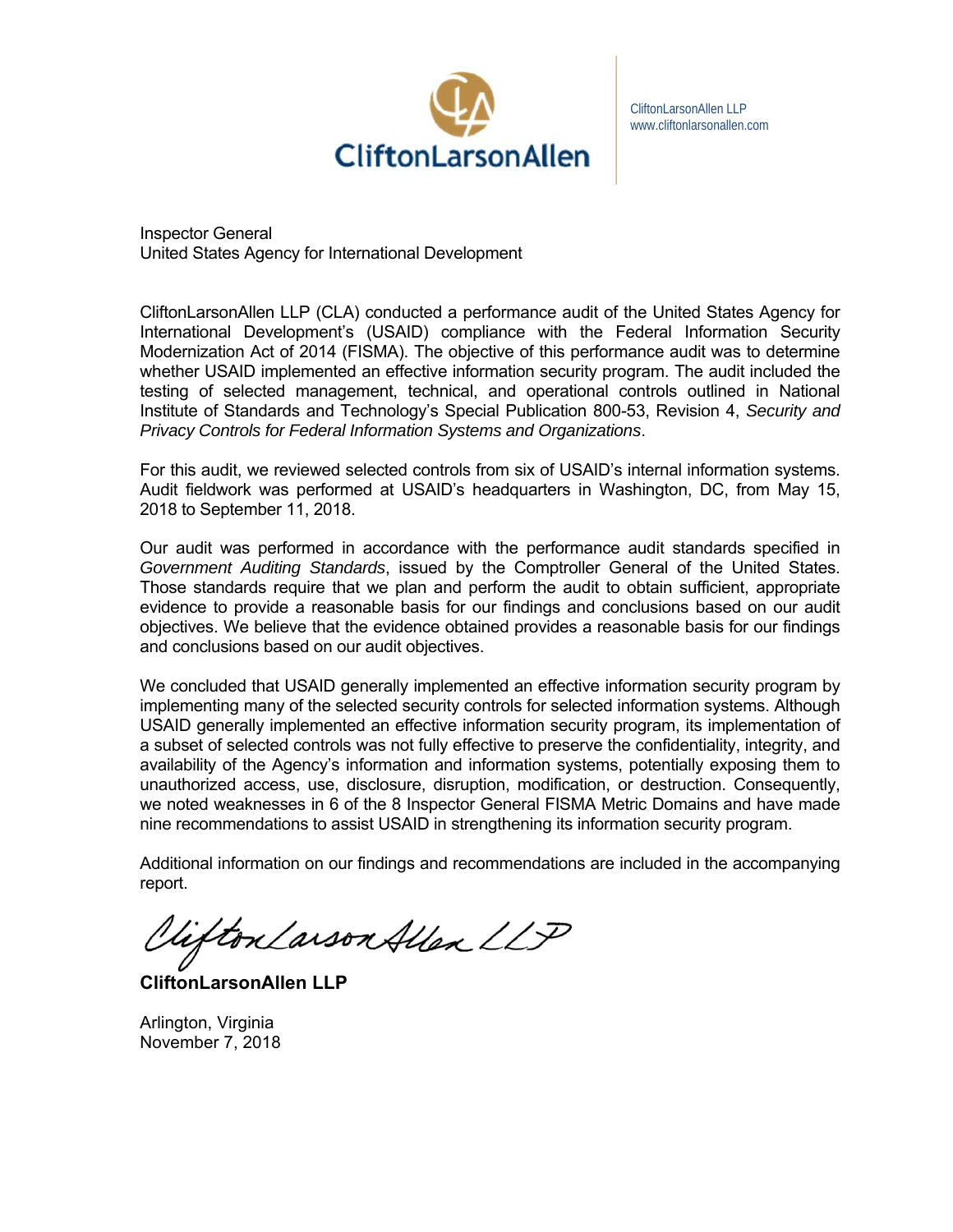# TABLE OF CONTENTS

| USAID Needs to Strengthen Vulnerability Management |  |
|----------------------------------------------------|--|
| USAID Needs to Strengthen Account Management       |  |
| USAID Needs to Strengthen Configuration            |  |
| USAID Needs to Conduct Proper Planning When        |  |
| USAID Needs to Strengthen Plan of Action and       |  |
| USAID Needs to Ensure Privacy Program              |  |
| USAID Needs to Implement Role Based Security       |  |
|                                                    |  |
|                                                    |  |
|                                                    |  |
|                                                    |  |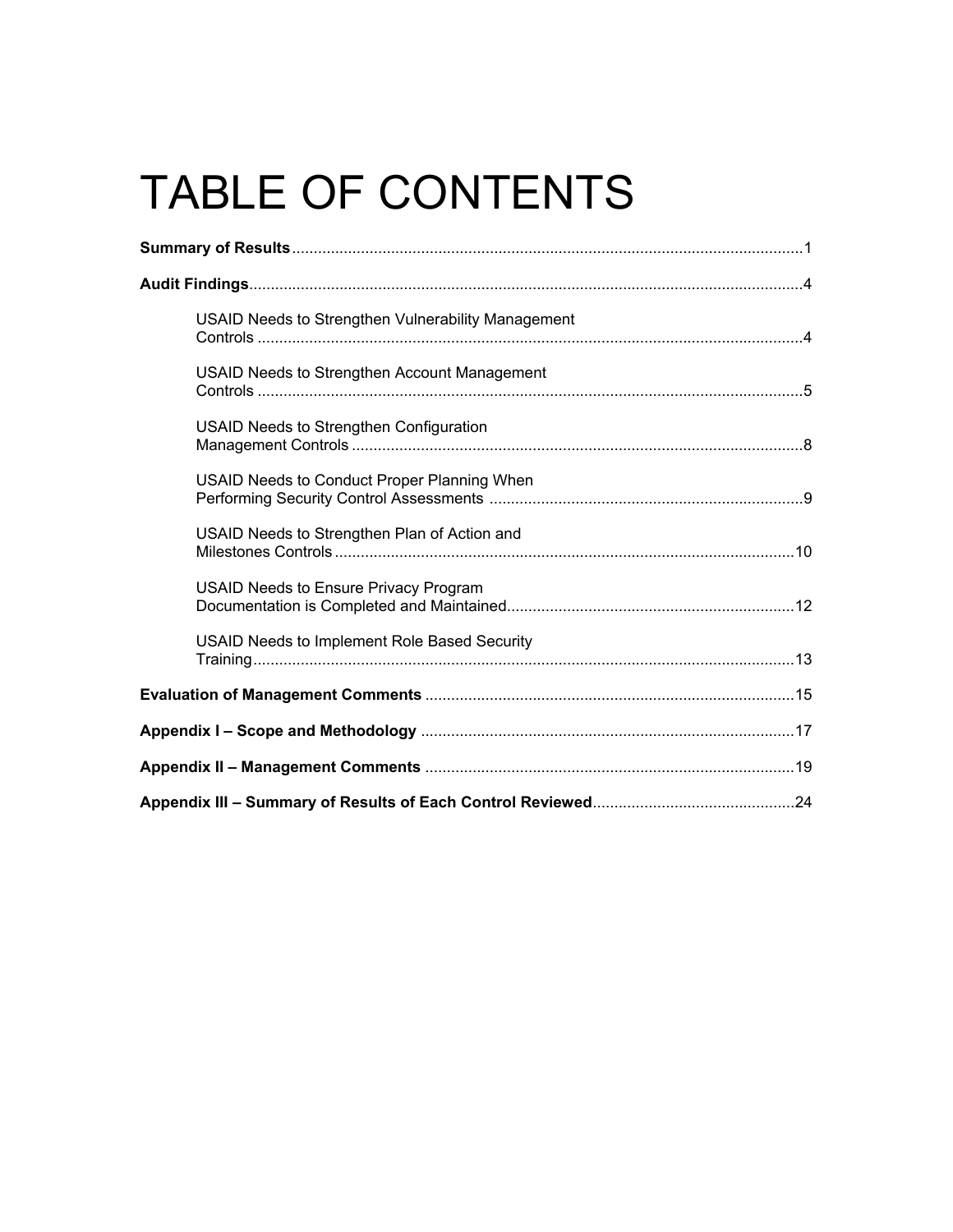# SUMMARY OF RESULTS

#### **Background**

The United States Agency for International Development's (USAID) Office of Inspector General (OIG) engaged CliftonLarsonAllen LLP (CLA) to conduct an audit in support of the Federal Information Security Modernization Act of 20141 (FISMA) requirement for an annual evaluation of USAID's information security program. The objective of this performance audit was to determine whether USAID implemented an effective<sup>2</sup> information security program.

FISMA provides a comprehensive framework for ensuring effective security controls over information resources supporting Federal operations and assets. FISMA requires federal agencies to develop, document, and implement an Agency-wide information security program to protect their information and information systems, including those provided or managed by another Agency, contractor, or other source.

The statute also provides a mechanism for improved oversight of Federal Agency information security programs. FISMA requires Agency heads to ensure that (1) employees are sufficiently trained in their security responsibilities, (2) security incident response capability is established, and (3) information security management processes are integrated with the Agency's strategic and operational planning processes. All agencies must also report annually to the Office of Management and Budget (OMB) and to congressional committees on the effectiveness of their information security program.

FISMA also requires Agency Inspectors General (IGs) to assess the effectiveness of Agency information security programs and practices. OMB and the National Institute of Standards and Technology (NIST) have issued guidance for federal agencies to follow. In addition, NIST issued the Federal Information Processing Standards to establish Agency baseline security requirements.

OMB and the Department of Homeland Security (DHS) annually provide instructions to Federal agencies and IGs for preparing FISMA reports. On October 16, 2017, OMB issued Memorandum M-18-02, *Fiscal Year 2017-2018 Guidance on Federal Information Security and Privacy Management Requirements*. According to that memorandum, each year the IGs are required to complete metrics<sup>3</sup> to independently assess their agencies' information security programs.

<sup>-</sup>1 The Federal Information Security Modernization Act of 2014 (Public Law 113–283—December 18, 2014) amends the Federal Information Security Management Act of 2002 to: (1) reestablish the oversight authority of the Director of OMB with respect to Agency information security policies and practices and (2) set forth authority for the Secretary of the Department of Homeland Security to administer the implementation of such policies and practices for information systems.

 $2$  For this audit, an effective information security program is defined as implementing certain security controls for selected information systems in support of FISMA.

<sup>&</sup>lt;sup>3</sup> The IG FISMA metrics will be completed as a separate deliverable.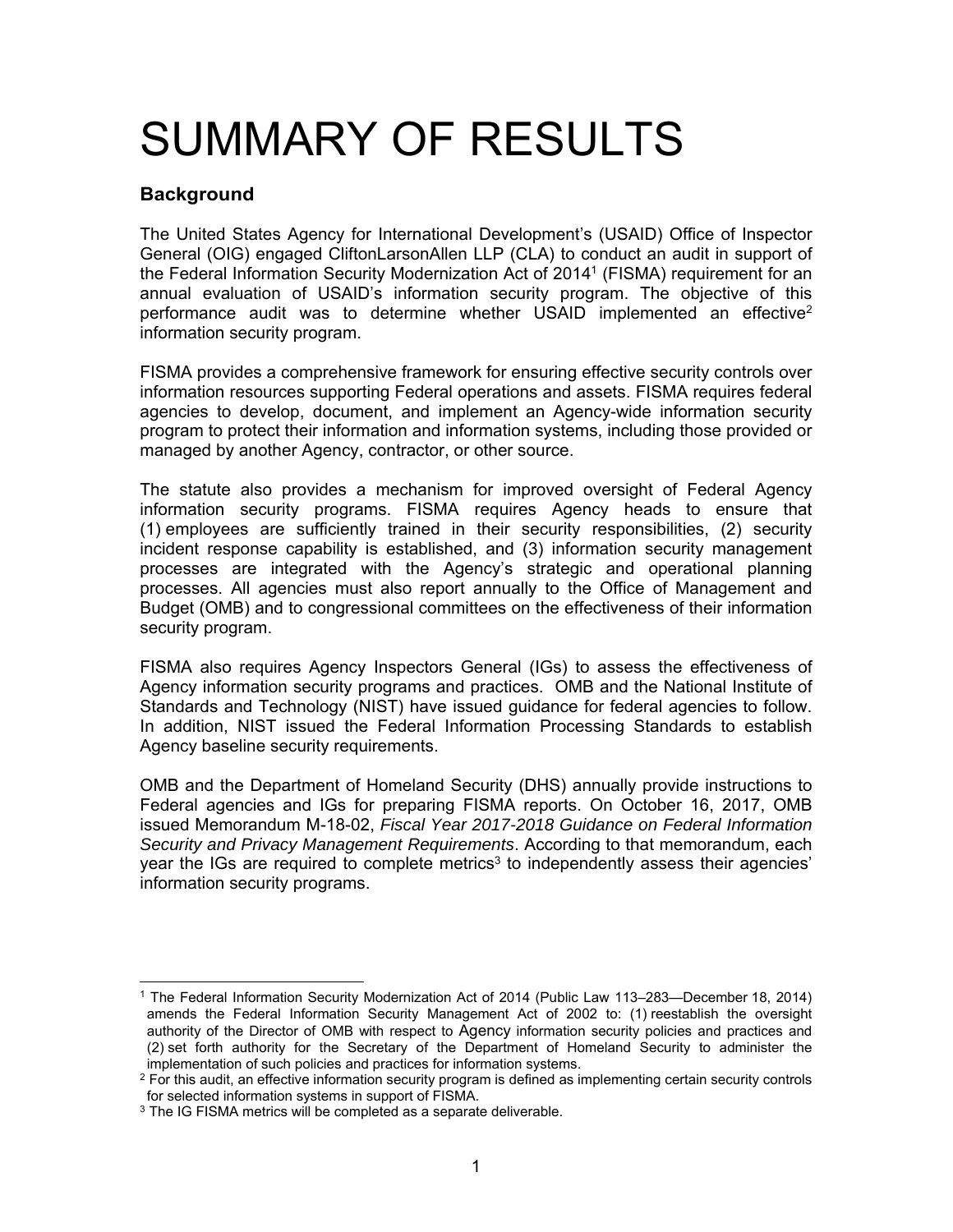The fiscal year (FY) 2018 metrics are designed to assess the maturity<sup>4</sup> of the information security program and align with the five functional areas in the NIST *Framework for Improving Critical Infrastructure Cybersecurity* (Cybersecurity Framework), version 1.0: Identify, Protect, Detect, Respond, and Recover, as highlighted in Table 1.

| Table 1: Aligning the Cybersecurity Framework Security Functions to the FY 2018 |  |
|---------------------------------------------------------------------------------|--|
| <b>IG FISMA Metric Domains</b>                                                  |  |

| <b>Cybersecurity</b><br><b>Framework Security</b><br><b>Functions</b> | <b>FY 2018</b><br><b>IG FISMA Metric Domains</b>                                                                |
|-----------------------------------------------------------------------|-----------------------------------------------------------------------------------------------------------------|
| Identify                                                              | <b>Risk Management</b>                                                                                          |
| Protect                                                               | Configuration Management, Identity and Access Management,<br>Data Protection and Privacy, and Security Training |
| <b>Detect</b>                                                         | <b>Information Security Continuous Monitoring</b>                                                               |
| Respond                                                               | Incident Response                                                                                               |
| Recover                                                               | <b>Contingency Planning</b>                                                                                     |

For this audit, CLA reviewed selected<sup>5</sup> controls related to the metrics from 6 of 47 information systems<sup>6</sup> in USAID's FISMA inventory as of December 2017.

The audit was performed in accordance with performance audit standards in *Government Auditing Standards*. Those standards require that the auditor plan and perform the audit to obtain sufficient, appropriate evidence to provide a reasonable basis for the findings and conclusions based on the audit objective. CLA believes that the evidence obtained provides a reasonable basis for CLA's findings and conclusions based on the audit objective.

#### **Audit Results**

CLA concluded that USAID generally implemented an effective information security program by implementing 120 of 135 selected security controls for selected information systems. For example, USAID:

- Implemented a plan to confirm that all internal and external systems were authorized to operate.
- Implemented a plan to annually assess system risks for all internal and external systems in accordance with Agency policy.
- Implemented a procedure to review and analyze remote access connections.
- Maintained an effective incident handling and response program.
- Maintained an effective contingency planning program.

<sup>-</sup>4 The five levels in the maturity model are: Level 1 - Ad hoc; Level 2 - Defined; Level 3 - Consistently Implemented; Level 4 - Managed and Measurable; and Level 5 - Optimized.<br><sup>5</sup> See Appendix III for a list of controls selected.

<sup>&</sup>lt;sup>6</sup> According to NIST, an information system is a discrete set of information resources organized for the collection, processing, maintenance, use, sharing, dissemination, or disposition of information.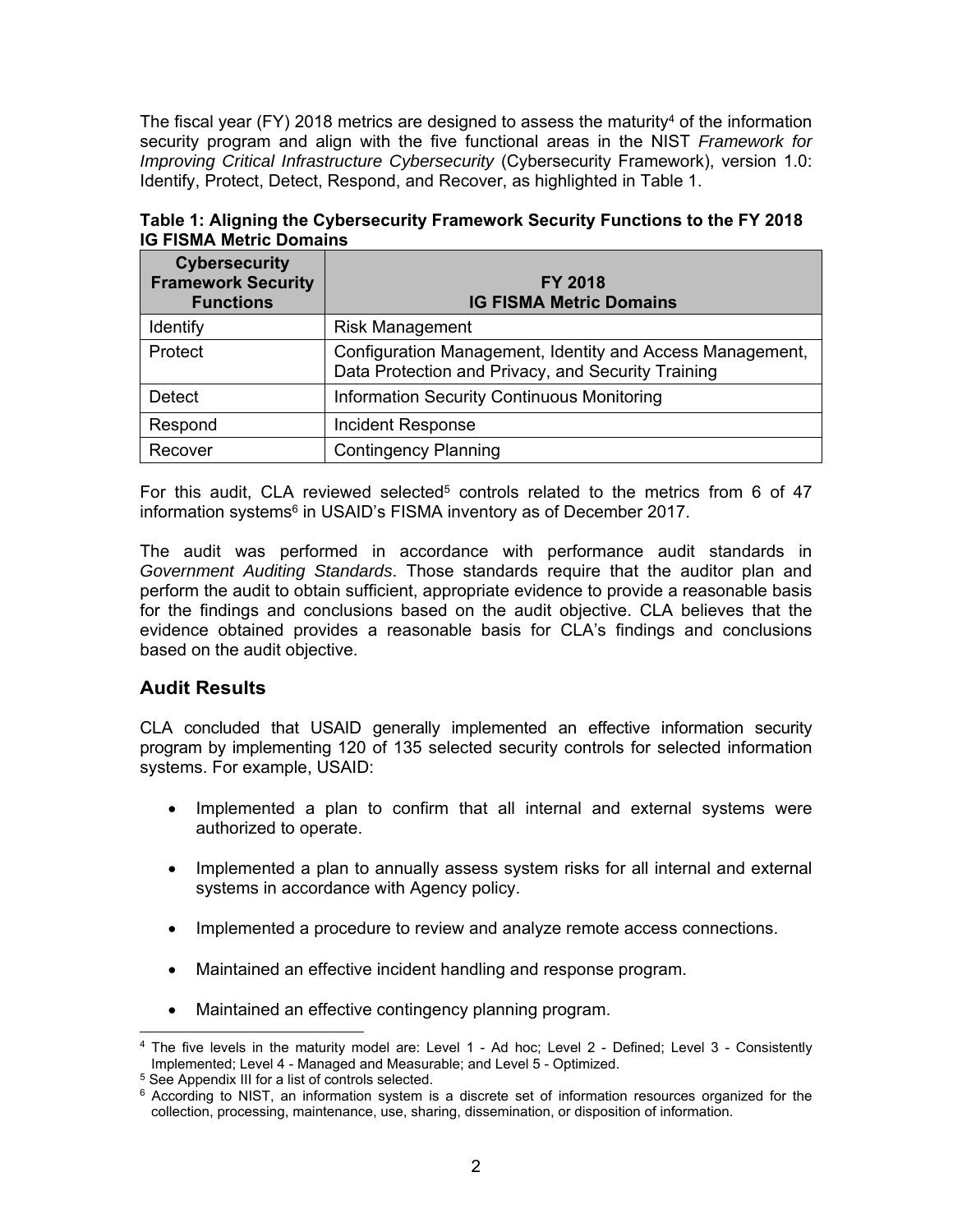Although USAID generally implemented an effective information security program, its implementation of 15 of the 135 selected controls was not fully effective to preserve the confidentiality, integrity, and availability of the Agency's information and information systems, potentially exposing them to unauthorized access, use, disclosure, disruption, modification, or destruction. As a result, CLA noted weaknesses in the following FISMA Metric Domains (Table 2) and made nine recommendations to assist USAID in strengthening its information security program.

| <b>Cybersecurity</b><br><b>Framework Security</b><br><b>Functions</b> | <b>FY 2018</b><br><b>IG FISMA Metric</b><br><b>Domains</b>            | <b>Weaknesses Noted in FY 2018</b>                                                                                         |
|-----------------------------------------------------------------------|-----------------------------------------------------------------------|----------------------------------------------------------------------------------------------------------------------------|
| <b>Identify</b>                                                       | <b>Risk Management</b>                                                | <b>USAID Needs to Strengthen</b><br><b>Vulnerability Management Controls</b><br>(Finding 1)                                |
|                                                                       |                                                                       | USAID Need to Strengthen POA&M<br>Management Controls (Finding 5)                                                          |
| <b>Protect</b>                                                        | Configuration<br><b>Management</b>                                    | <b>USAID Needs to Strengthen</b><br><b>Configuration Management Controls</b><br>(Finding 3)                                |
|                                                                       | <b>Identity and Access</b><br><b>Management</b>                       | <b>USAID Needs to Strengthen Account</b><br>Management Controls (Finding 2)                                                |
|                                                                       | <b>Data Protection and</b><br><b>Privacy</b>                          | <b>USAID Needs to Ensure Privacy</b><br><b>Program Documentation is Completed</b><br>and Maintained (Finding 6)            |
|                                                                       | <b>Security Training</b>                                              | <b>USAID Needs to Implement Role Based</b><br>Security Training (Finding 7)                                                |
| <b>Detect</b>                                                         | <b>Information Security</b><br><b>Continuous</b><br><b>Monitoring</b> | <b>USAID Needs to Conduct Proper</b><br><b>Planning When Performing Security</b><br><b>Control Assessments (Finding 4)</b> |
| <b>Respond</b>                                                        | <b>Incident Response</b>                                              | No weaknesses noted.                                                                                                       |
| <b>Recover</b>                                                        | Contingency<br><b>Planning</b>                                        | No weaknesses noted.                                                                                                       |

**Table 2: Cybersecurity Framework Security Functions mapped to weaknesses noted in FY 2018 FISMA Assessment**

We acknowledge USAID's management decisions on all nine recommendations. Based on our evaluation of the Agency's comments, we consider recommendations 4, 5, 8, and 9 resolved but open pending completion of planned activities. In addition, we consider recommendations 1, 2, 3, 6, and 7 resolved, but open pending OIG's verification of the Agency's final actions.

The following section provides a detailed discussion of the audit findings. Appendix I describes the audit scope and methodology.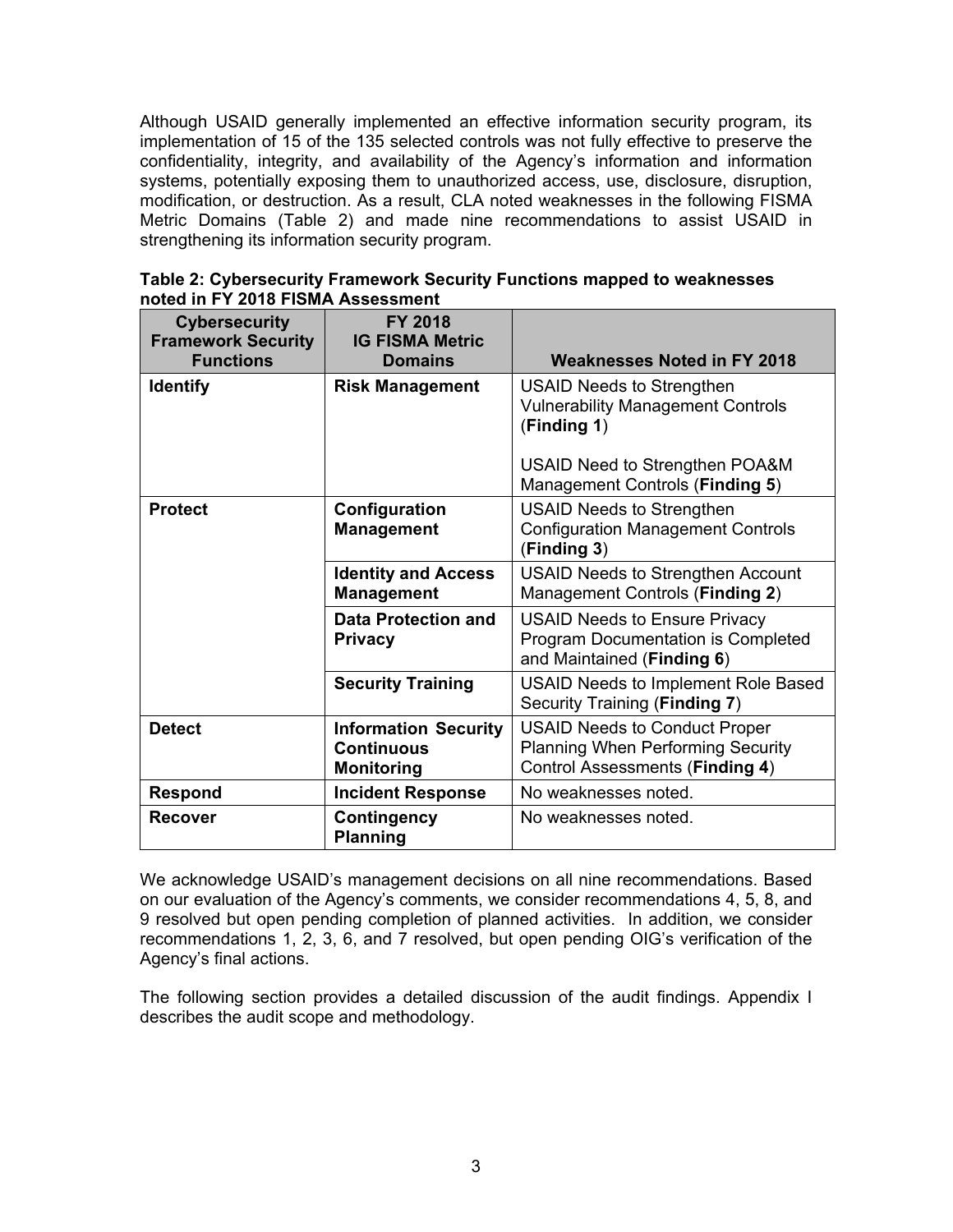# AUDIT FINDINGS

### **1. USAID Needs to Strengthen Vulnerability Management Controls**

#### **Cybersecurity Framework Security Function:** *Identify* **FY 18 FISMA IG Metric Domain:** *Risk Management*

NIST Special Publication (SP) 800-53, Revision 4, *Security and Privacy Controls for Federal Information Systems and Organizations,* security control SI-2, states the following regarding patch management:

The organization: \* \* \*

> c. Installs security-relevant software and firmware updates within [*Assignment: organization defined time period*] of the release of the updates.

OMB Circular A-130, *Managing Information as a Strategic Resource*, July 28, 2016, Appendix 1, states:

i. Specific Safeguarding Measures to Reinforce the Protection of Federal Information and Information Systems.

Agencies shall: \* \* \*

- 8. Prohibit the use of unsupported information systems and system components, and ensure that systems and components that cannot be appropriately protected or secured are given a high priority for upgrade or replacement;
	- 9. Implement and maintain current updates and patches for all software and firmware components of information systems.

Additionally, the USAID *Unauthorized/Unsupported Software Standard Operating Procedure* states that the Operations and Maintenance Desktop Team will "either upgrade or remove the unsupported software within 48 hours."

USAID's internal monthly vulnerability scans<sup>7</sup> of its network identified critical security vulnerabilities related to patch management and unsupported software. Although some of the vulnerabilities were within the allowable timeframe for them to be remediated, others were past the required remediation timeframe. Management indicated they were aware of the vulnerabilities and taking steps to remediate them; however, USAID encountered challenges in obtaining an updated software license needed to remediate the identified vulnerabilities. Additionally, USAID's *Vulnerability Management Standard Operating Procedure* did not address timeframes for applying patches.

 7 USAID performed the vulnerability scans during April 2018.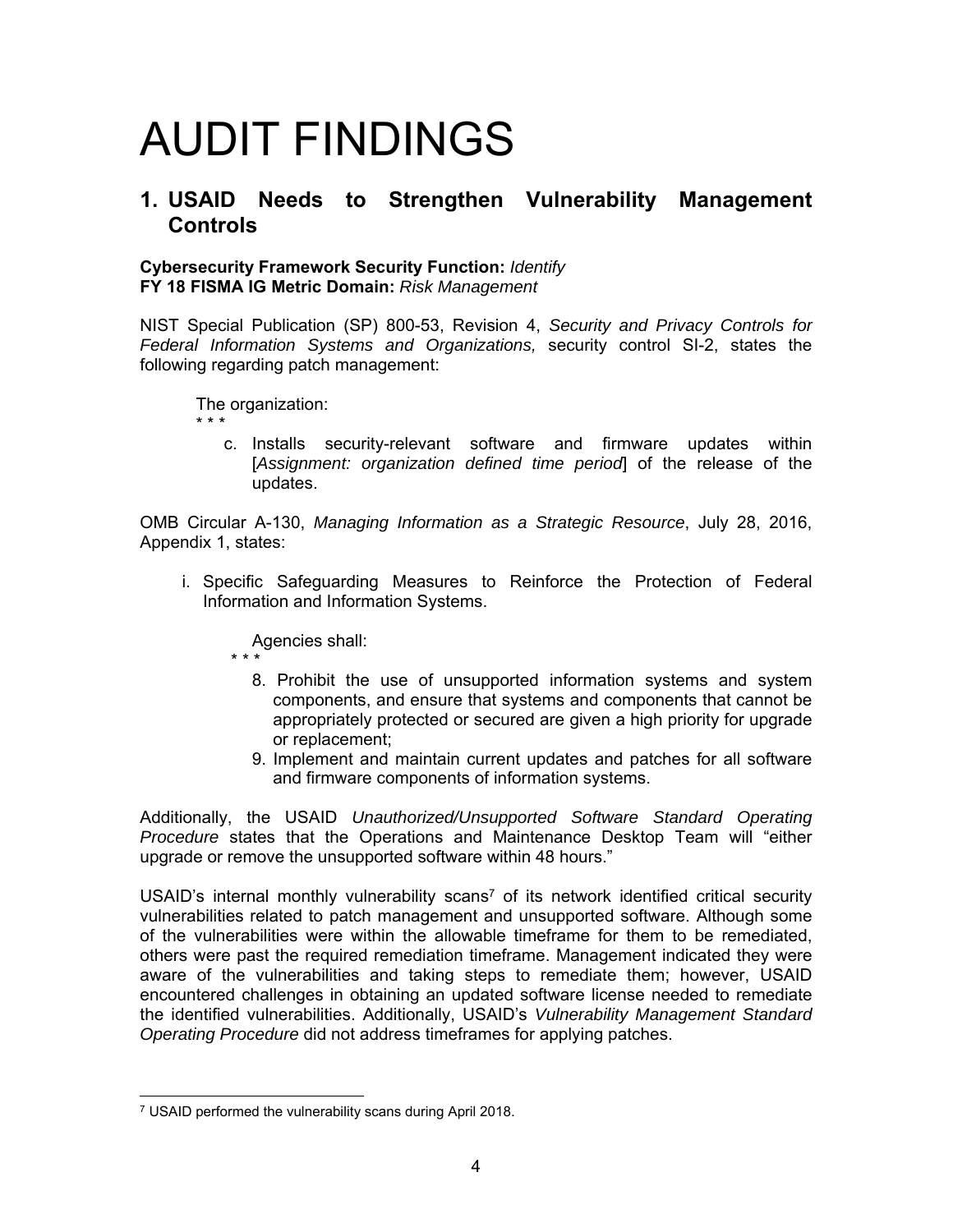Unmitigated vulnerabilities on USAID's network can compromise the confidentiality, integrity, and availability of information on the network. For example:

- An attacker may leverage known vulnerabilities to execute arbitrary code.
- Authorized USAID employees may be unable to access systems.
- USAID data may be lost, stolen, or compromised.

Furthermore, unsupported systems may be susceptible to older vulnerabilities and exploits that vendors have addressed with current supported versions. Therefore, CLA is making the following recommendations.

*Recommendation 1: USAID's Chief Information Officer should update the Agency's* Vulnerability Management Standard Operating Procedure *to (1) define the timeframe for applying system patches and (2) document and implement a process to validate that system patches are applied according to the timeframe specified in the procedure.* 

*Recommendation 2: USAID's Chief Information Officer should document and implement a process to validate that unsupported software is either upgraded or removed within 48 hours of identification, as specified in the Agency's*  Unauthorized/Unsupported Software Standard Operating Procedures*, or document acceptance of the risk for allowing the unsupported software on the network.* 

### **2. USAID Needs to Strengthen Account Management Controls**

#### **Cybersecurity Framework Security Function:** *Protect*

**FY 18 FISMA IG Metric Domain:** *Identity and Access Management*

NIST SP 800-53, Revision 4, security control AC-2, states the following regarding account management:

The organization:

\* \* \*

f. Creates, enables, modifies, disables, and removes information system accounts in accordance with [Assignment: organization-defined procedures or conditions].

\* \* \*

h. Notifies account managers:

- 1. When accounts are no longer required;
- 2. When users are terminated or transferred; and
- 3. When individual information system usage or need-to-know changes.

USAID's Automated Directives System (ADS) Chapter 545, *Information Systems Security*, Section 545.3.8.4 Identification and Authentication, states "(4) System Owners (SOs) must disable user identifiers after ninety (90) days of inactivity."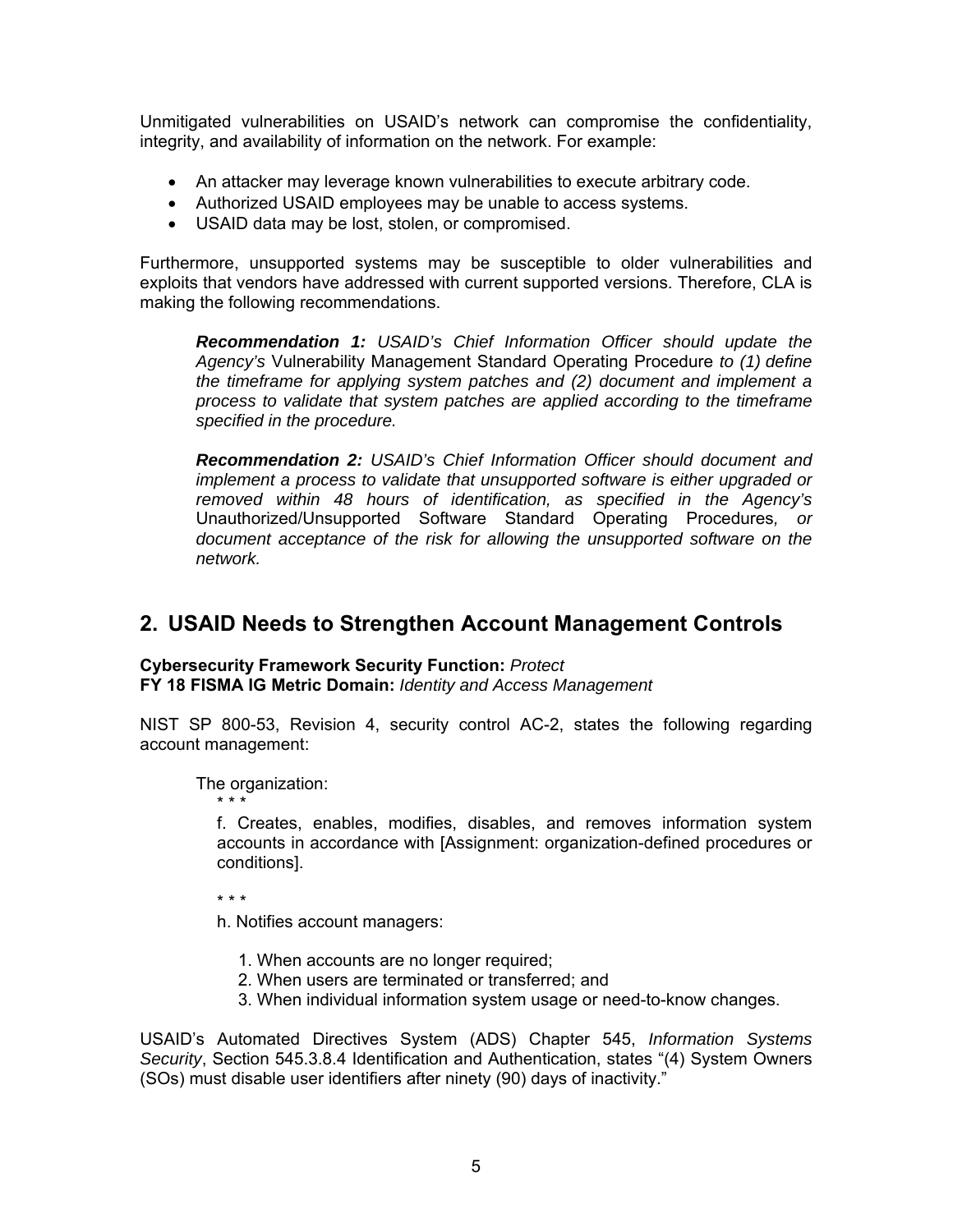In addition, ADS Chapter 545, Section 545.3.2.2 Account Management, states "All SOs, Information Owners (IOs), and Bureaus must coordinate with ISSOs or M/CIO to establish a process to notify account managers when:

- a. Accounts are no longer required,
- b. Users are terminated or transferred, and
- c. Individual information system usage or need-to-know changes occur."

ADS Chapter 545, Section 545.3.2.2 Account Management, additionally states, "(j) review accounts for compliance with account management requirements semi-annually."

Controls were not adequate to ensure USAID performed effective account management for five of six sampled systems. Specifically, CLA noted the following account management control weaknesses for inactive and terminated users, and a lack of periodic reviews.

For one sampled system, CLA noted the following issues:

- The process for disabling inactive accounts was not automated as required by NIST's Federal Information Processing Standard 199 for moderate and high systems. The last logon date for users connecting remotely also does not update in active directory. Management indicated they had not implemented automated account disabling because there were difficulties for users who primarily use remote access as their main connection to one system. However, management indicated they are developing a solution that will allow a fully automated solution to be implemented. To address a prior year audit recommendation<sup>8</sup> related to inactive accounts, USAID developed and implemented a process of running an automated script and closed the recommendation. However, CLA is issuing a new recommendation because the script that is run requires a manual intervention before accounts are disabled, and is therefore not fully automated.
- Of 527 privileged user accounts, 41 were not disabled after 90 days of inactivity. Additionally, 54 privileged user accounts never logged on and were not disabled. Management indicated the privileged accounts were excluded from the script used to identify accounts that have been inactive for 90 days or more, but they will update the script to include all privileged user accounts.
- USAID's review of privileged user accounts only included a subset of accounts on a quarterly basis, which may not include all accounts on a semi-annual basis. Management also did not have a process in place to maintain adequate evidence to show the review was performed, including what accounts were reviewed and what actions were taken as a result of the review.
- Of 687 non-privileged user accounts that were managed by an office other than the Office of the Chief Information Officer, 17 were not disabled after 90 days of inactivity. Management stated that accounts are created for users the day they on board; however, these users do not always need their account immediately. Additionally, management stated the accounts were required to be disabled after one year of inactivity, which contradicted ADS 545. Upon notification of the issue, management indicated they would conform to ADS 545 and will be disabling

 8 Recommendation 7, *USAID has Implemented Controls in Support of FISMA, but Improvements are Needed* (Audit Report No. A-000-18-003-C, October 6, 2017).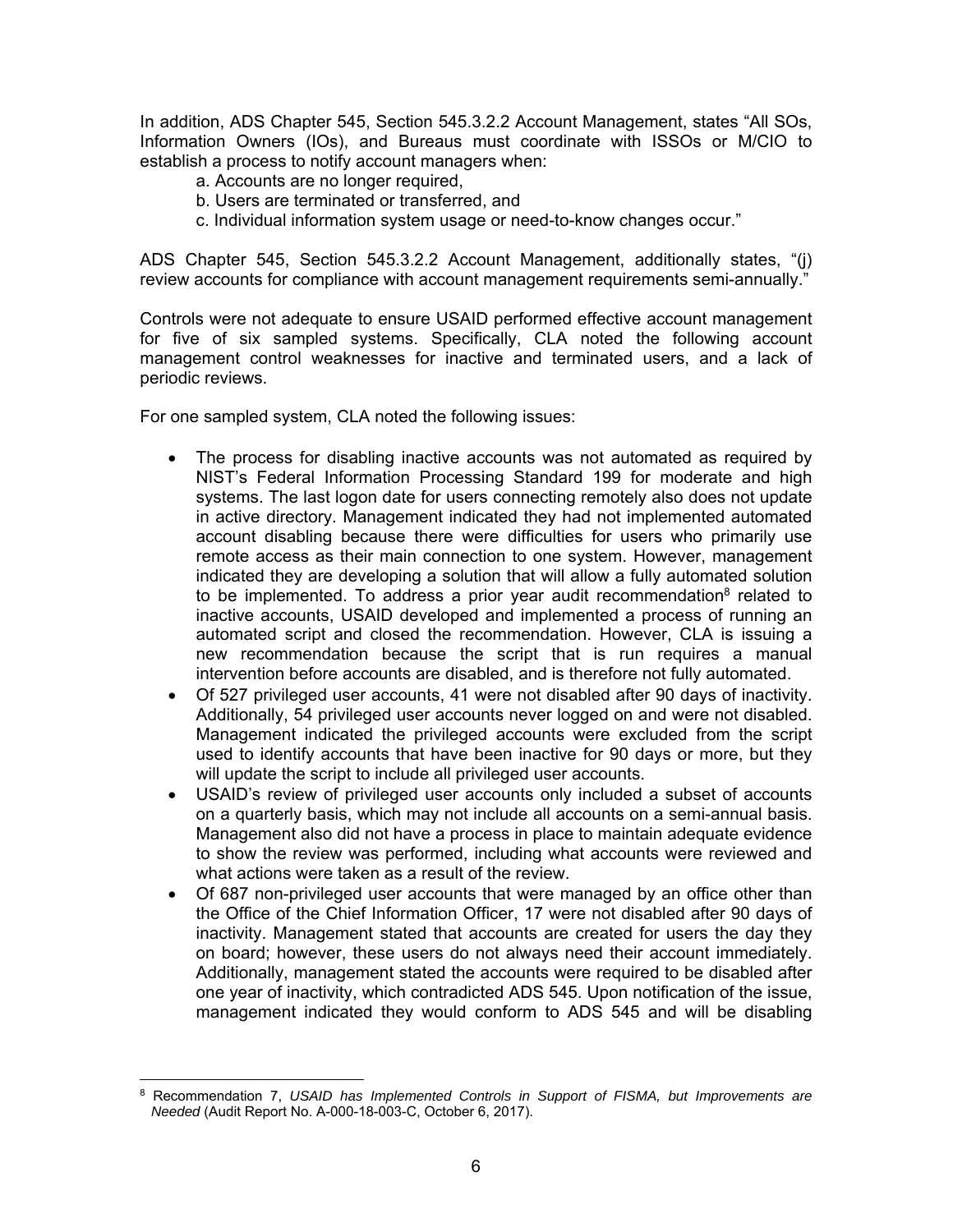accounts that have been inactive for greater than 90 days. In addition, management specified that they are developing policies to create accounts in a disabled state and only enable the account once a user requires it.

For a second sampled system, management did not provide evidence of account recertification for privileged user accounts. Management did not have a process in place to maintain adequate evidence to show the review was performed, including what accounts were reviewed and what actions were taken as a result of the review.

For a third sampled system, CLA noted the following issues:

- The entire sample of 1 new privileged user from a population of 13 had access that was not approved. Specifically, the user had a role labeled Agency level system administrator access, but there was no documented approval for such access.
- From a sample of 25 separated users from the total population of 512, 6 accounts were not disabled upon separation. Management did not disable accounts because single sign on was enabled. Although the network accounts associated with the six accounts were disabled, there is still a risk to leaving dormant accounts active.
- Out of 12,284 enabled user accounts, 3,457 user accounts were not disabled after 90 days of inactivity; and 2,681 user accounts never logged in and were not disabled. Management did not disable user accounts after 90 days of inactivity because not all users regularly travel and require access. Management made the decision to not disable accounts due to inactivity, but did not formally document this decision and evaluate the associated risks.
- Agency officials could not provide evidence that they had performed semi-annual reviews of accounts. Management did not have a process in place to maintain adequate evidence to show the review was performed, including what accounts were reviewed and what actions were taken as a result of the review.

Of 397 enabled user accounts for a fourth sampled system, 134 were not disabled after 90 days of inactivity. Management did not perform reviews to ensure that all accounts that were inactive for over 90 days were disabled. In addition, Agency officials could not provide evidence that they had performed semi-annual reviews of the system's accounts. Management did not have a process in place to maintain adequate evidence to show the review was performed, including what accounts were reviewed and what actions were taken as a result of the review.

Of 2,315 enabled user accounts for a fifth sampled system, 3 were not disabled after 90 days of inactivity. This occurred because the user access process required accounts to be disabled after 120 days of inactivity, which does not conform to ADS 545 requirements. In addition, Agency officials could not provide evidence that they had performed semi-annual reviews of the system's accounts. Management did not have a process in place to maintain adequate evidence to show the review was performed, including what accounts were reviewed and what actions were taken as a result of the review.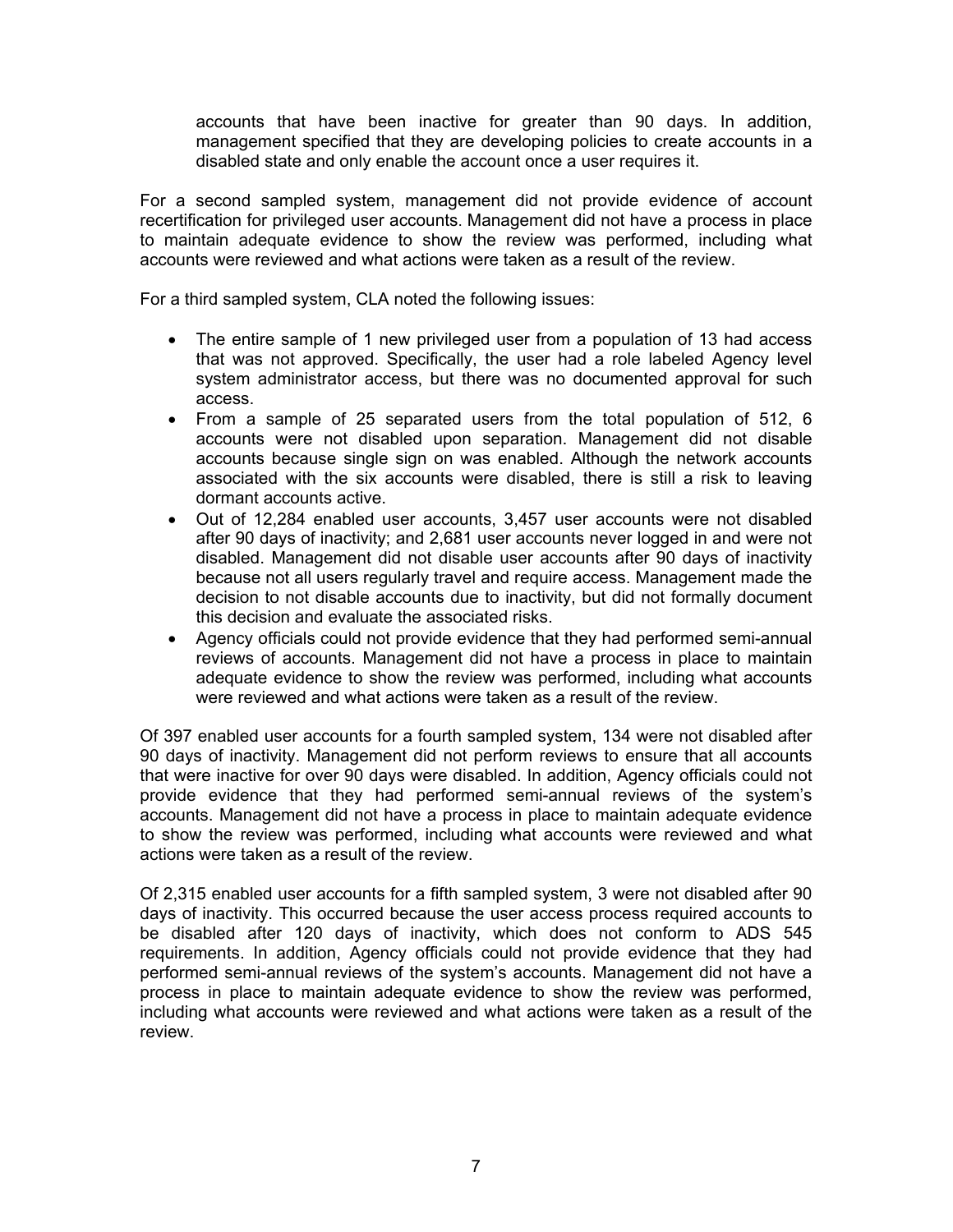Without effective access controls, USAID information is at risk of unauthorized access, increasing the likelihood of unauthorized modification, loss, and disclosure. Inactive accounts that are not disabled in accordance with Agency policy and user accounts that are not disabled when employees separate may be used to gain access to the Agency's data and sensitive information. In addition, the lack of comprehensive periodic account reviews can lead to system users with greater access than is required to perform their job functions and/or segregation of duties issues. Therefore, CLA is making the following recommendations.

*Recommendation 3: USAID's Chief Information Officer should establish a process to fully automate the disabling of accounts after 90 days of inactivity and document the results.* 

*Recommendation 4: USAID's Chief Information Officer should document and implement a process to validate that Agency account management policies are enforced for all USAID information systems, or formally document acceptance of the risk when implementing the account management policies is not feasible.*

### **3. USAID Needs to Strengthen Configuration Management Controls**

#### **Cybersecurity Framework Security Function:** *Protect* **FY 18 FISMA IG Metric Domain:** *Configuration Management*

NIST SP 800-53, Revision 4, security control CM-3, states the following regarding configuration change control:

The organization:

... b. Reviews proposed configuration-controlled changes to the information system and approves or disapproves such changes with explicit consideration for security impact analyses.

In addition, CM-3 Control Enhancement (2) states: "The organization tests, validates, and documents changes to the information system before implementing the changes on the operational system."

ADS Chapter 545 Section 545.3.6.3, states, "System Owners must test, validate, and document changes to the information system before implementing the changes on the operational system." It further states in Chapter 545.3.6.4 that the Chief Information Officer:

…must analyze proposed changes to the information system to determine potential security impacts prior to change implementation, and make recommendations based on that analysis.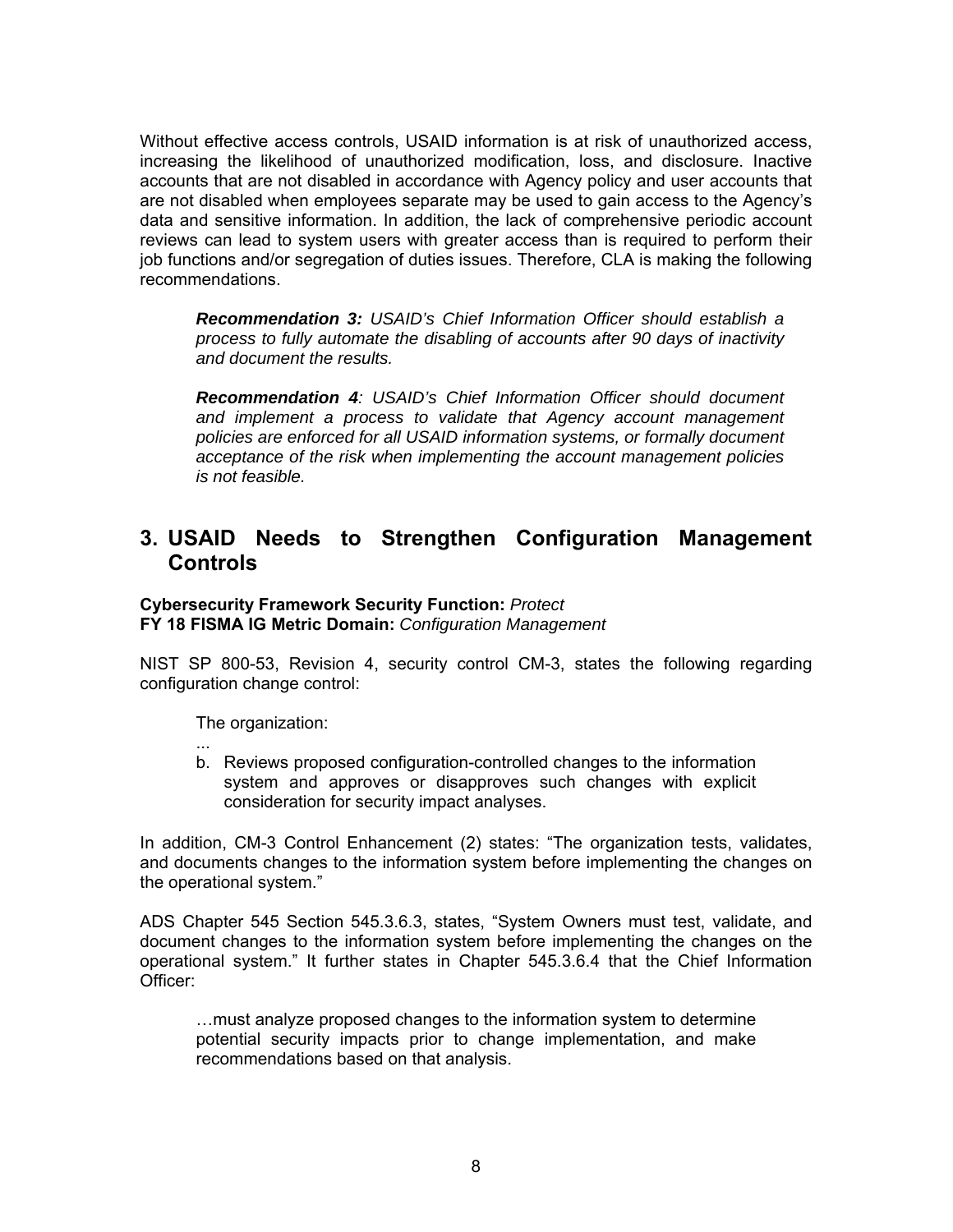#### USAID's *Infrastructure Change Management Standard Operating Procedure* states:

Expedited Change Requests go through a 'Virtual Review' process. This process is completed by either the Operation & Maintenance (O&M) Infrastructure Change Manager or the O&M Change Management Service Delivery Manager and consists of sending a standard email to the Permanent Voting Members, the Technical Review Board (TRB) and Change Control Board (CCB) Chairs requesting and Expedited, Virtual Review.

Contrary to the above procedures, USAID did not follow its change management procedures for two of six systems tested for the approval and testing of changes and for assessing security risks of the system changes. Specifically, CLA noted the following change management weaknesses.

- All 25 sampled change requests for one sampled system, from a total population of 666 change requests, did not have evidence that a security impact analysis was performed. In addition, 3 of the 25 change requests were emergency changes that did not have TRB/CCB approval. Management indicated that there were members from the Information Assurance team at the TRB and CCB meetings when they reviewed and assessed the security impact of changes. However, management was unable to provide documentation to show what security impacts were considered.
- For another sampled system, of the 17 change requests, 2 of 4 sampled did not have test plans or test results documented. While management indicated that all changes are planned and tested before implementation in the production environment, evidence of the test plans and test results was not provided.

Without following proper change management procedures, including assessment of risk and testing of system changes, security deficiencies and vulnerabilities may exist and go undetected. In addition, the system changes may not operate as intended causing functionality issues for end users. Therefore, CLA is making the following recommendation.

*Recommendation 5: USAID's Chief Information Officer should document and implement a process to validate that USAID procedures are followed for testing, conducting security impact analysis of, and approving system changes.* 

## **4. USAID Needs to Conduct Proper Planning When Performing Security Control Assessments**

#### **Cybersecurity Framework Security Function:** *Detect*

**FY 18 FISMA IG Metric Domain:** *Information System Continuous Monitoring*

NIST SP 800-53, Revision 4*,* security control CA-2, states the following regarding conducting security control assessments: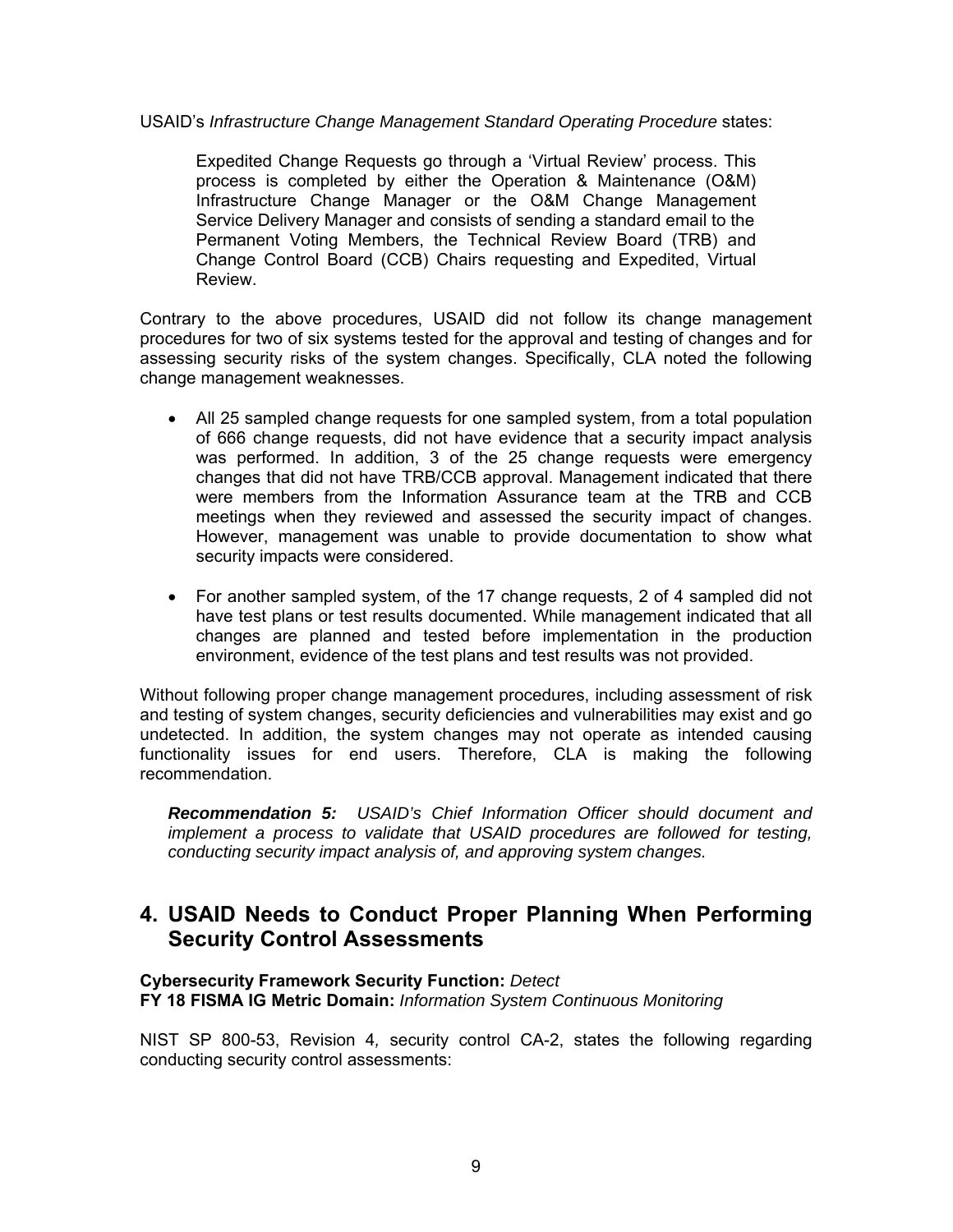The organization:

\* \* \*

- a. Develops a security assessment plan that describes the scope of the assessment including:
	- 1. Security controls and control enhancements under assessment;
	- 2. Assessment procedures to be used to determine security control effectiveness; and
	- 3. Assessment environment, assessment team, and assessment roles and responsibilities.

In addition, ADS Chapter 545 Section 545.3.5.2, states:

Security assessors, including independent assessors or self-assessors, must develop a security assessment plan that describes the scope of the assessment, including:

- a. Security controls and enhancements in scope;
- b. Assessment procedures; and
- c. Assessment environment, team, and roles and responsibilities.

USAID did not have a documented security assessment plan for the one sampled system's security assessment conducted in June 2017. Management stated this happened because the contractor who performed the assessment did not upload the assessment plan into the Cyber Security Assessment and Management tool.

A security assessment plan specifies the objectives of the assessment, the resources required to perform the assessment, and the assessment procedures. Without having a documented security assessment plan, the assessment may not align with the security objectives of the Agency, and proper resources and procedures may not be used to determine security control effectiveness. Therefore, CLA is making the following recommendation.

*Recommendation 6: USAID's Chief Information Officer should document and implement a process to validate that security assessment plans are documented and uploaded into the Cyber Security Assessment and Management tool.* 

## **5. USAID Needs to Strengthen Plan of Action and Milestones Controls**

#### **Cybersecurity Framework Security Function:** *Identify* **FY 18 FISMA IG Metric Domain:** *Risk Management*

NIST SP 800-53, Revision 4, security control CA-5, states the following regarding the management of plan of action and milestones (POA&M):

The organization: \* \* \*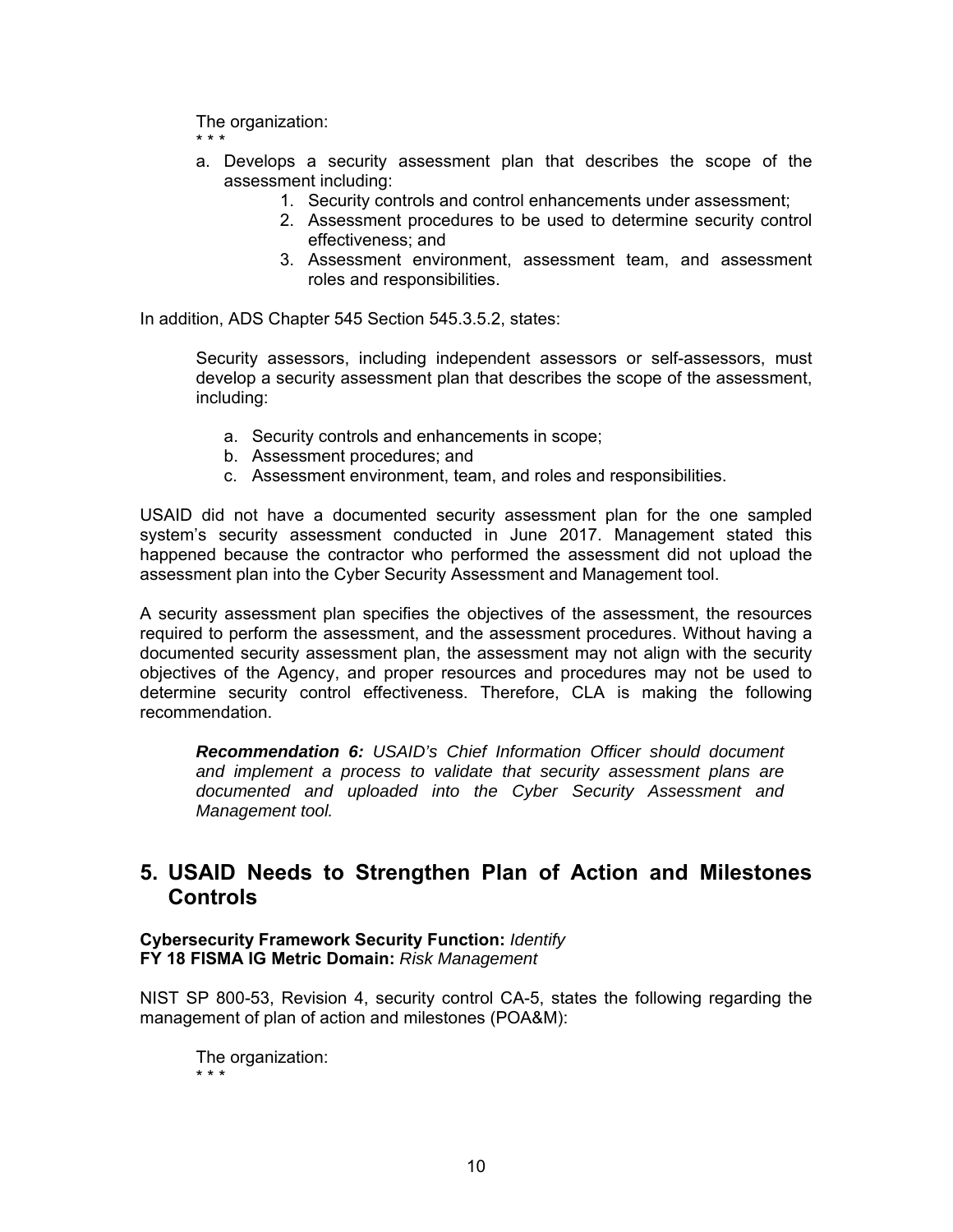- a. Develops a plan of action and milestones for the information system to document the organization's planned remedial actions to correct weaknesses or deficiencies noted during the assessment of the security controls and to reduce or eliminate known vulnerabilities in the system; and
- b. Updates existing plan of action and milestones [Assignment: organizationdefined frequency] based on the findings from security controls assessments, security impact analyses, and continuous monitoring activities.

ADS 545, Section 545.3.5.4, states:

SOs [system owners] must develop POA&Ms to document the planned remedial actions, and update the POA&Ms at least quarterly based on security monitoring activities. SOs must ensure that information security requirements and POA&Ms are adequately funded, resourced, and documented in accordance with current OMB budgetary guidance.

USAID did not follow proper POA&M management procedures for three of six sampled systems. Specifically, CLA noted the following POA&M management weaknesses:

- Five security controls identified as "Other Than Satisfied" in one sampled system's Security Assessment Report, dated May 10, 2018, were not documented as control weaknesses in the POA&Ms. Management specified that additional evidence was provided to the evaluation team during the security control assessment fieldwork to satisfy the controls; therefore the POA&Ms were never created. However, USAID could not provide documentation to validate that the assessment team reviewed and accepted the additional evidence. Additionally, from the total population of 16 open POA&Ms:
	- o 1 did not have a scheduled completion date documented.
	- o 12 missed the scheduled completion date and a new milestone completion date was not documented.
	- o 12 were not updated on a quarterly basis, as required by USAID policy.
- The total population of one open POA&M for a second sampled system and three open POA&Ms for a third sampled system missed the scheduled completion dates and updated milestone dates were not documented. Although the root cause of this weakness could not be determined, management indicated that proper procedures were not followed when managing open POA&Ms.

POA&Ms are used by the authorizing official to evaluate corrective action plans and estimated timeframes for remediation of control weaknesses, and to monitor the progress of remediation. The lack of proper completion and updating of POA&Ms to reflect their current status affects USAID's ability to effectively manage security risks associated with their systems. Therefore, CLA is making the following recommendation.

*Recommendation 7: USAID's Chief Information Officer should document and implement a process for reviewing plans of action and milestones on a regular basis to validate that scheduled completion dates, milestone updates, and quarterly updates are documented.*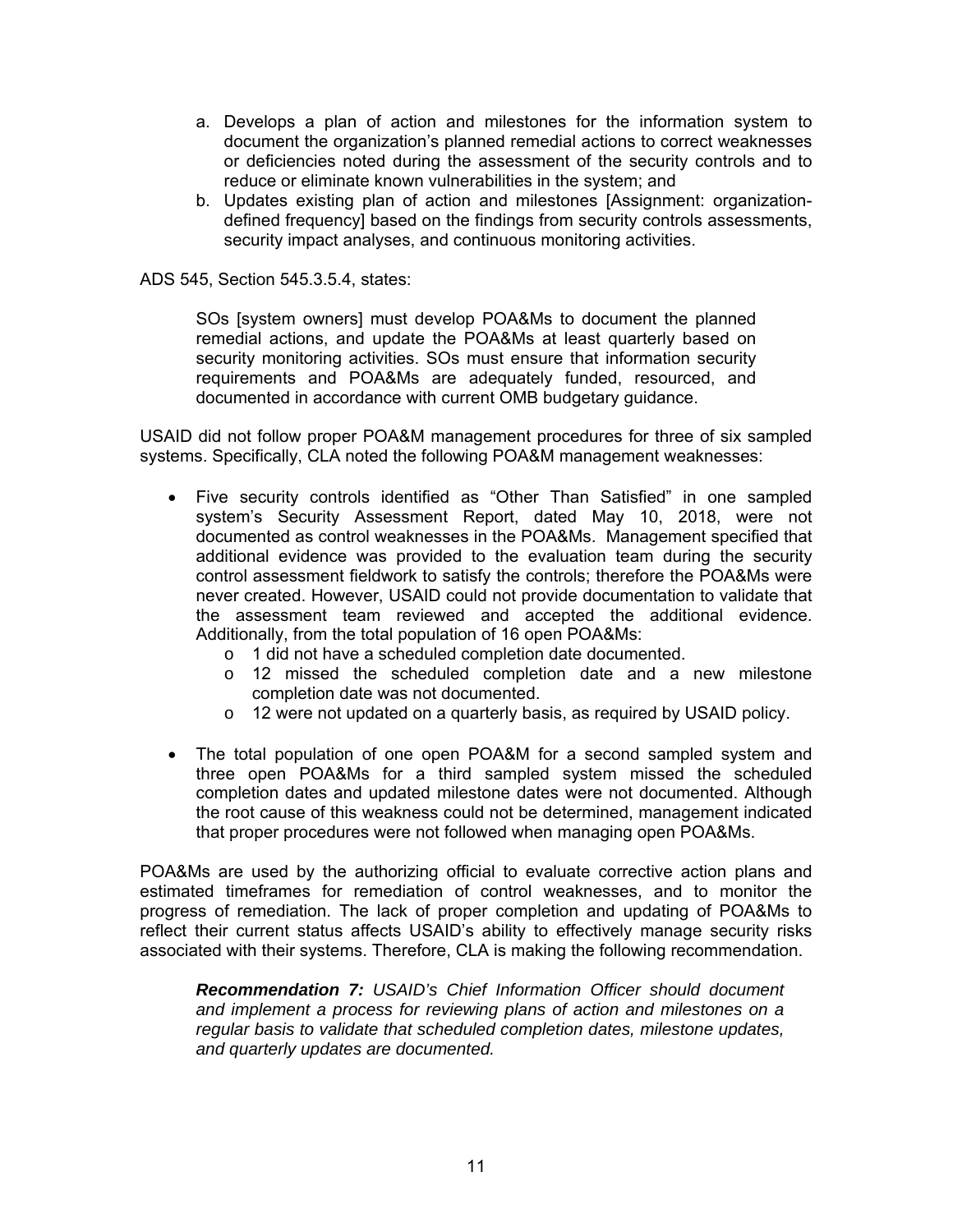## **6. USAID Needs to Ensure Privacy Program Documentation is Completed and Maintained**

#### **Cybersecurity Framework Security Function:** *Protect* **FY 18 FISMA IG Metric Domain:** *Data Protection and Privacy*

NIST SP 800-53, Revision 4, security control AR-1, states the following regarding an organizational privacy plan, policies, and procedures:

The organization:

a. Updates privacy plan, policies, and procedures [Assignment: organization-defined frequency, at least biennially].

In addition, NIST SP 800-53, Revision 4, security control AR-2, states the following regarding Privacy Impact Assessments:

The organization:

- a. Documents and implements a privacy risk management process that assesses privacy risk to individuals resulting from the collection, sharing, storing, transmitting, use, and disposal of personally identifiable information (PII); and
- b. Conducts Privacy Impact Assessments (PIAs) for information systems, programs, or other activities that pose a privacy risk in accordance with applicable law, OMB policy, or any existing organizational policies and procedures.

Furthermore OMB M-03-22, *OMB Guidance for Implementing the Privacy Provisions of the E-Government Act of 2002*, states, "the PIA document and, if prepared, summary, are made publicly available."

Finally, according to NIST SP 800-122, *Guide to Protecting the Confidentiality of Personally Identifiable Information* PII is ―any information about an individual maintained by an agency, including (1) any information that can be used to distinguish or trace an individual's identity, such as name, social security number, date and place of birth, mother's maiden name, or biometric records; and (2) any other information that is linked or linkable to an individual, such as medical, educational, financial, and employment information. Section 2.2, Examples of PII Data, states examples of PII data may include email addresses and business phone numbers.

The *USAID Privacy Program*, ADS Chapter 508, was not updated at least biennially as required by NIST. The Chapter also did not include a complete definition of personally identifiable information. The last review and revision was completed on September 15, 2014. Management indicated that updating policy level documentation requires extensive time and review and draft updates had been in process for a year.

Without an up-to-date privacy plan, privacy requirements and privacy and security controls that are in place or planned for meeting those requirements may not be documented, disseminated and implemented.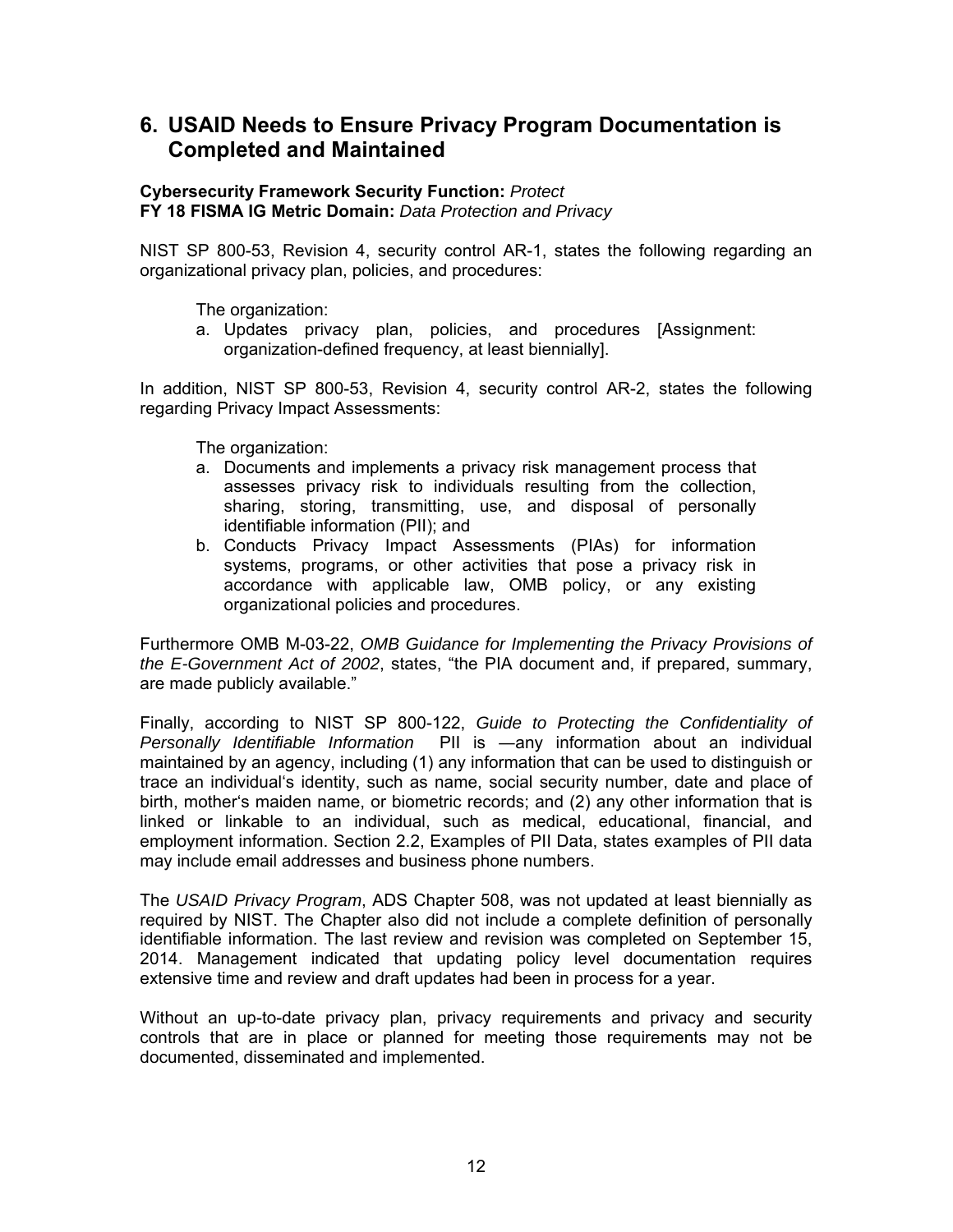In addition, for a system that was decommissioned in June 2018, USAID did not complete the PIA even though the system collected PII. The system supported USAID's mission in their efforts to manage, monitor and report on their project portfolios. According to the privacy threshold analysis, the system collected first and last name, work phone number and work email address for authorized implementing partners to create user accounts. Management indicated that they did not consider the authorized implementing partners' names, work phone numbers and work email addresses PII and therefore, a PIA was not required.

Without the proper completion of PIAs, USAID may not be fully aware of all risks of collecting and maintaining PII, and protections for handling the information may not be fully implemented. In addition, without a PIA being publicly available, USAID did not communicate with the public about how the information was handled. Since the system was decommissioned a recommendation regarding the PIA is not being made. Regarding the privacy policy, CLA is making the following recommendation.

*Recommendation 8: USAID's Senior Agency Official for Privacy should document and implement a process to validate that USAID's privacy plan, policies, and procedures, define personally identifiable information in accordance with National Institute of Standards and Technology (NIST) Special Publication 800-122, and are reviewed and kept up-to-date at least on a biannual basis in accordance with NIST Special Publication 800-53 (rev. 4).* 

## **7. USAID Needs to Implement Role Based Security Training**

#### **Cybersecurity Framework Security Function:** *Protect* **FY 18 FISMA IG Metric Domain:** *Security Training*

NIST SP 800-53, Revision 4, security control AT-3, states the following regarding rolebased security training:

 The organization provides role based security training to personnel with assigned security roles and responsibilities:

- a. Before authorizing access to the information system or performing assigned duties;
- b. When required by information system changes; and
- c. [Assignment: organization-defined frequency thereafter.

In addition, ADS Chapter 545 states:

All USAID staff and others working on behalf of USAID with significant security responsibilities (i.e., ISSOs and SAs) must receive role-based training specific to their security responsibilities upon assignment to the role, and refresher training yearly thereafter. When access to an Information System is required by contract, the [Contracting Officer's Representative] must ensure that contractors complete the appropriate specialized training and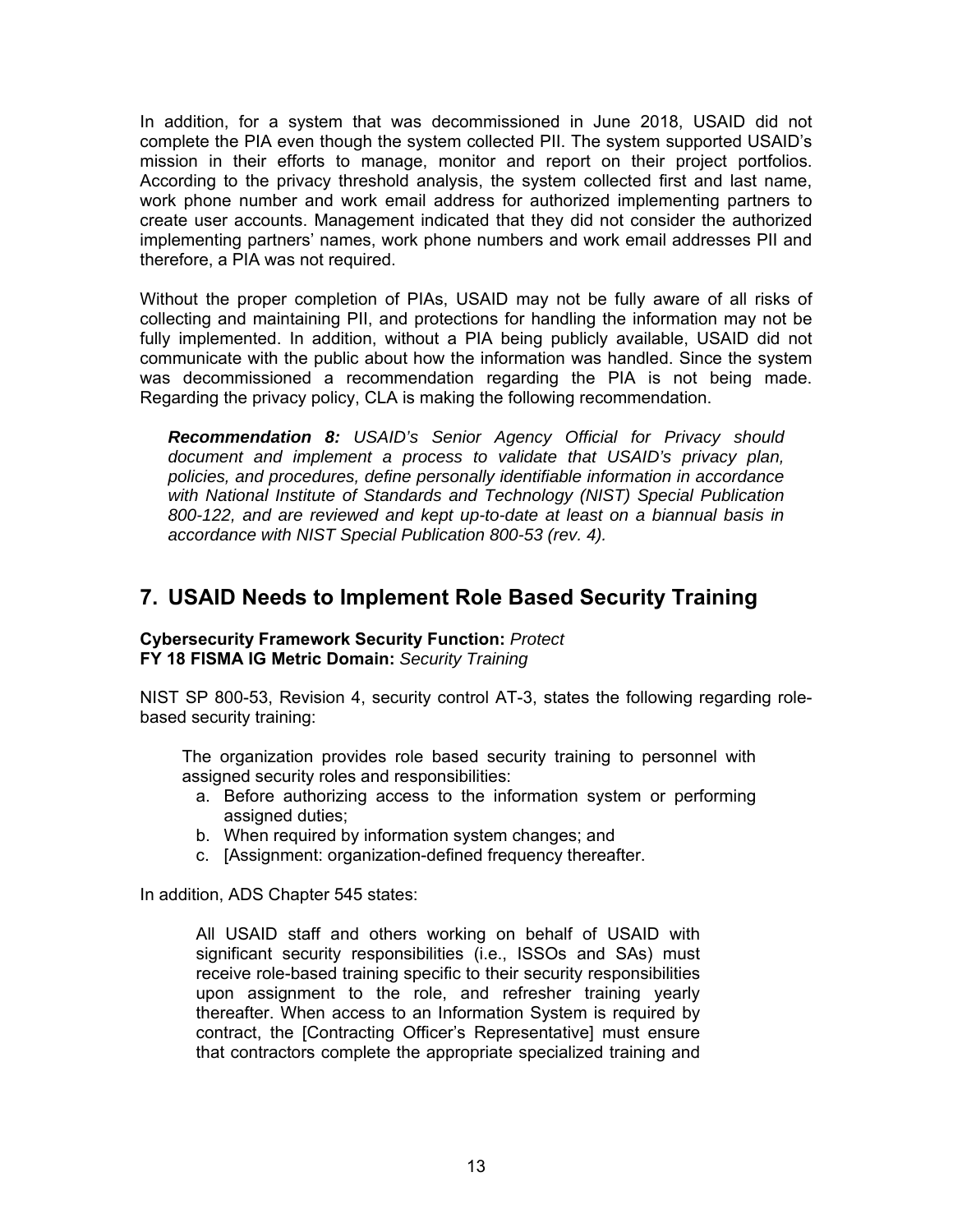refresher courses. Additional role-based training may be required as needed to address technology changes or patterns in threats and vulnerabilities in information systems.

From a population of 150 privileged users, 13 from a sample of 15 did not take rolebased training. While USAID had determined the group of individuals that require role based training, USAID was still in the process of implementing the training and was rolling it out for its Information System Security Officers only this year.

Without role-based training, individuals responsible for system administration and security of USAID information systems may not maintain the knowledge required to perform their responsibilities. In addition, personnel may be performing tasks without proper training, thus potentially increasing the risk that the Agency's information and information systems could become compromised leading to unauthorized access, data loss, data manipulation and unavailability. Therefore, CLA is making the following recommendation.

*Recommendation 9: USAID's Chief Information Officer should document and implement a process to complete the roll out of the role-based security training to all required individuals.*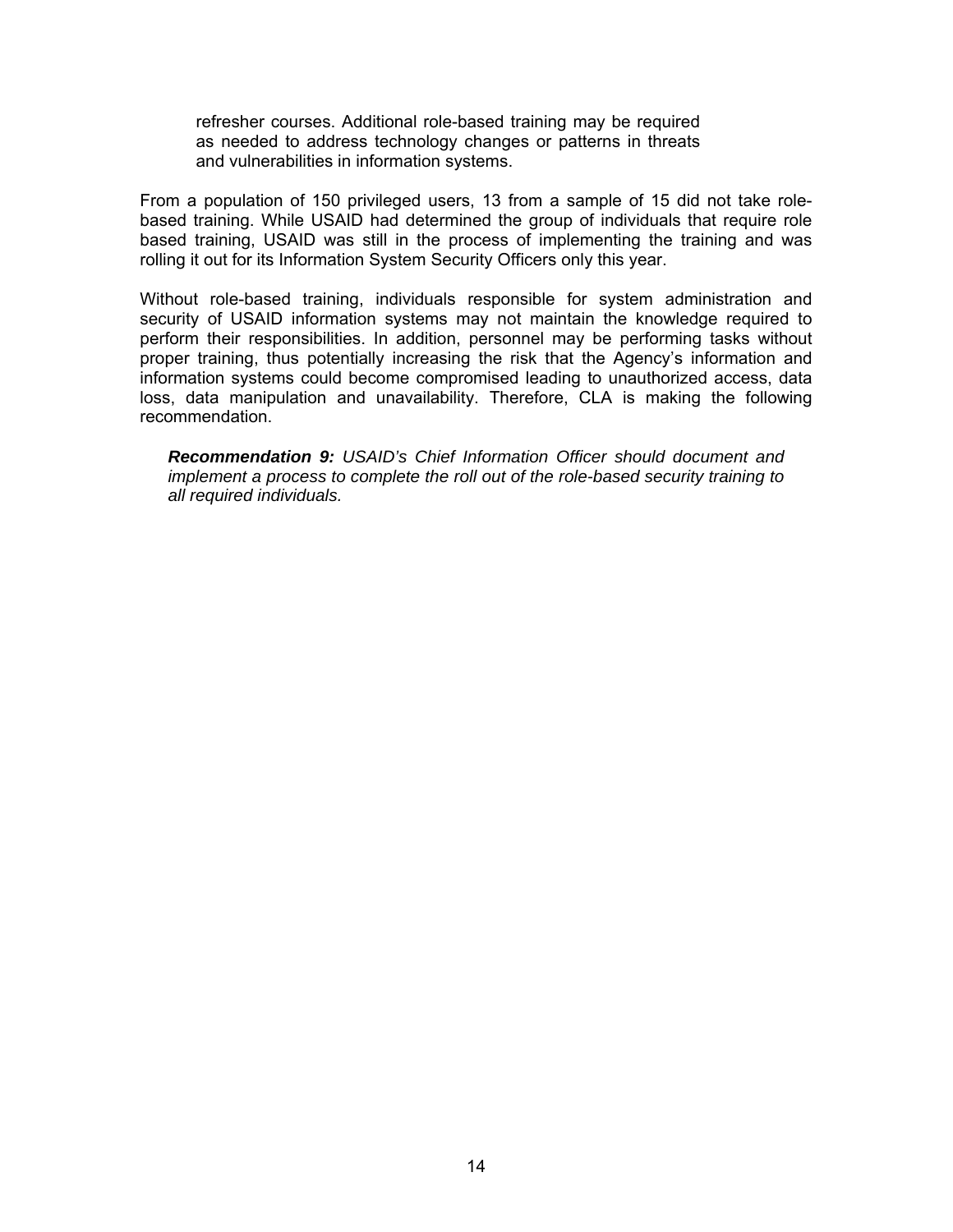# EVALUATION OF MANAGEMENT COMMENTS

In response to the draft report, USAID outlined its plans to address all 9 recommendations. USAID's comments are included in their entirety in Appendix II.

Based on our evaluation of management's comments, we acknowledge management decisions on all 9 recommendations. In addition:

- For recommendations 4, 5, 8, and 9, USAID provided its corrective action plans to address the weaknesses. Therefore, we consider these recommendations resolved, but open pending completion of planned activities.
- For recommendations 1, 2, 3, 6, and 7, USAID requested closure upon issuance of the final report. However, there has not been sufficient time to determine if management has fully implemented its planned actions. Therefore, we consider those recommendations to be resolved, but open pending OIG's verification of the Agency's final action.

Below is our evaluation of management's request for closure for recommendations 1, 2, 3, 6, and 7.

For recommendation 1, we agree the *Vulnerability Management Standard Operating Procedure* has been updated. However, there has not been sufficient time to determine if management has implemented a process to validate that system patches are applied according the timeframe specified. Therefore, we consider recommendation 1 resolved but open pending OIG's verification of the Agency's final actions.

For recommendation 2, we agree the *Unauthorized/Unsupported Software Standard Operating Procedure* has been updated to define how unsupported software is either upgraded or removed after identification. However, there has not been sufficient time to determine if management has fully implemented the new process. Therefore, we consider recommendation 2 resolved but open pending OIG's verification of the Agency's final actions.

For recommendation 3, we acknowledge the script to disable accounts after 90 days of inactivity has been updated. However, there has not been sufficient time to determine if the updated script has been fully implemented and is working properly. Therefore, we consider recommendation 3 resolved but open pending OIG's verification of the Agency's final actions.

For recommendation 6, we agree the Certification Statement Template has been updated to require the assessor to confirm they have uploaded the required documentation in the Cyber Security Assessment and Management tool. However, there has not been sufficient time to assess whether USAID has fully implemented this new process. Therefore, we consider recommendation 6 resolved but open pending OIG's verification of the Agency's final actions.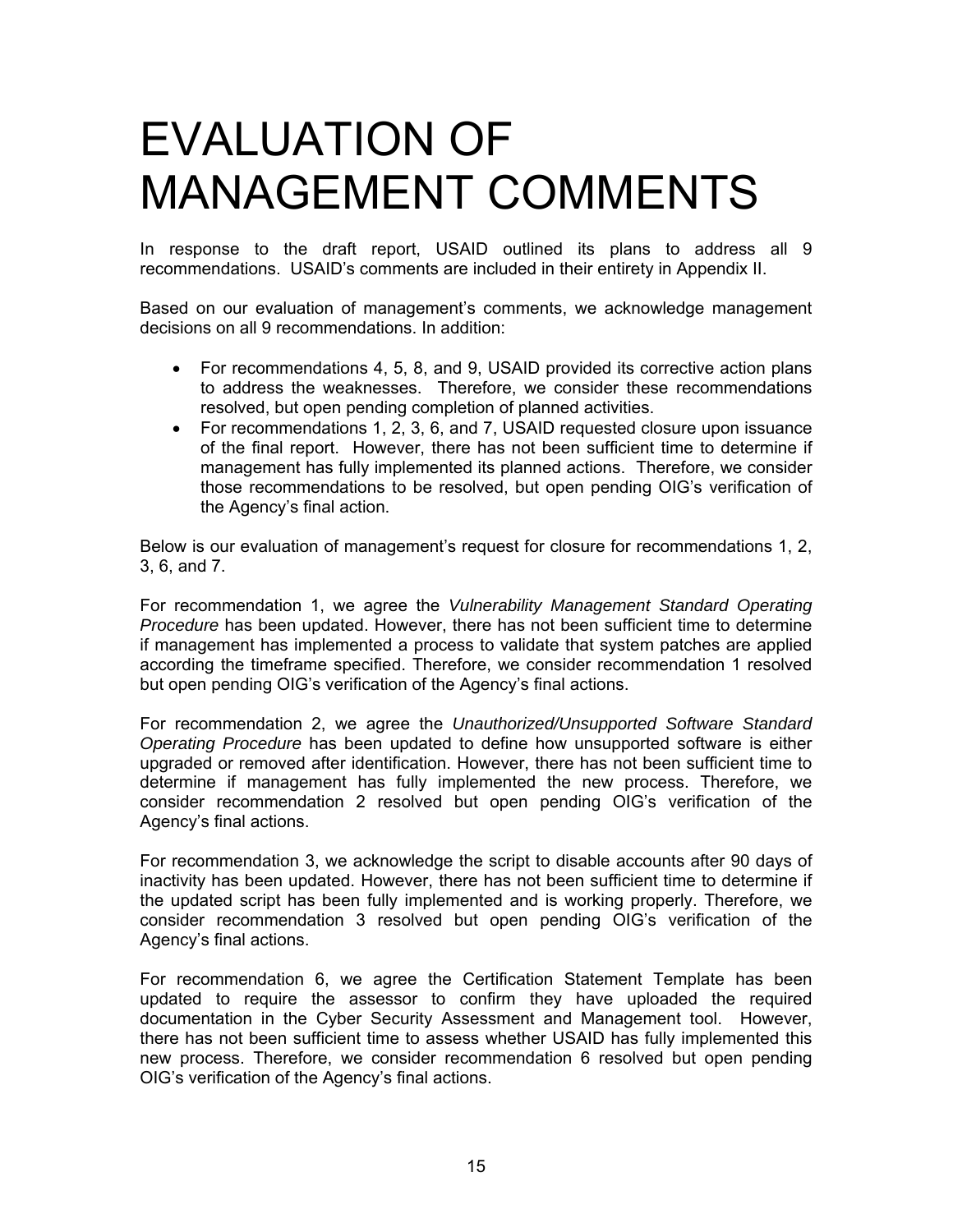For recommendation 7, we agree the *Plan of Action and Milestone (POA&M) Management Guide* has been updated to include new procedures for reviewing completion dates, milestone updates, and quarterly updates. However, there has not been sufficient time to determine if the process has been fully implemented. Therefore, we consider recommendation 7 resolved but open pending OIG's verification of the Agency's final actions.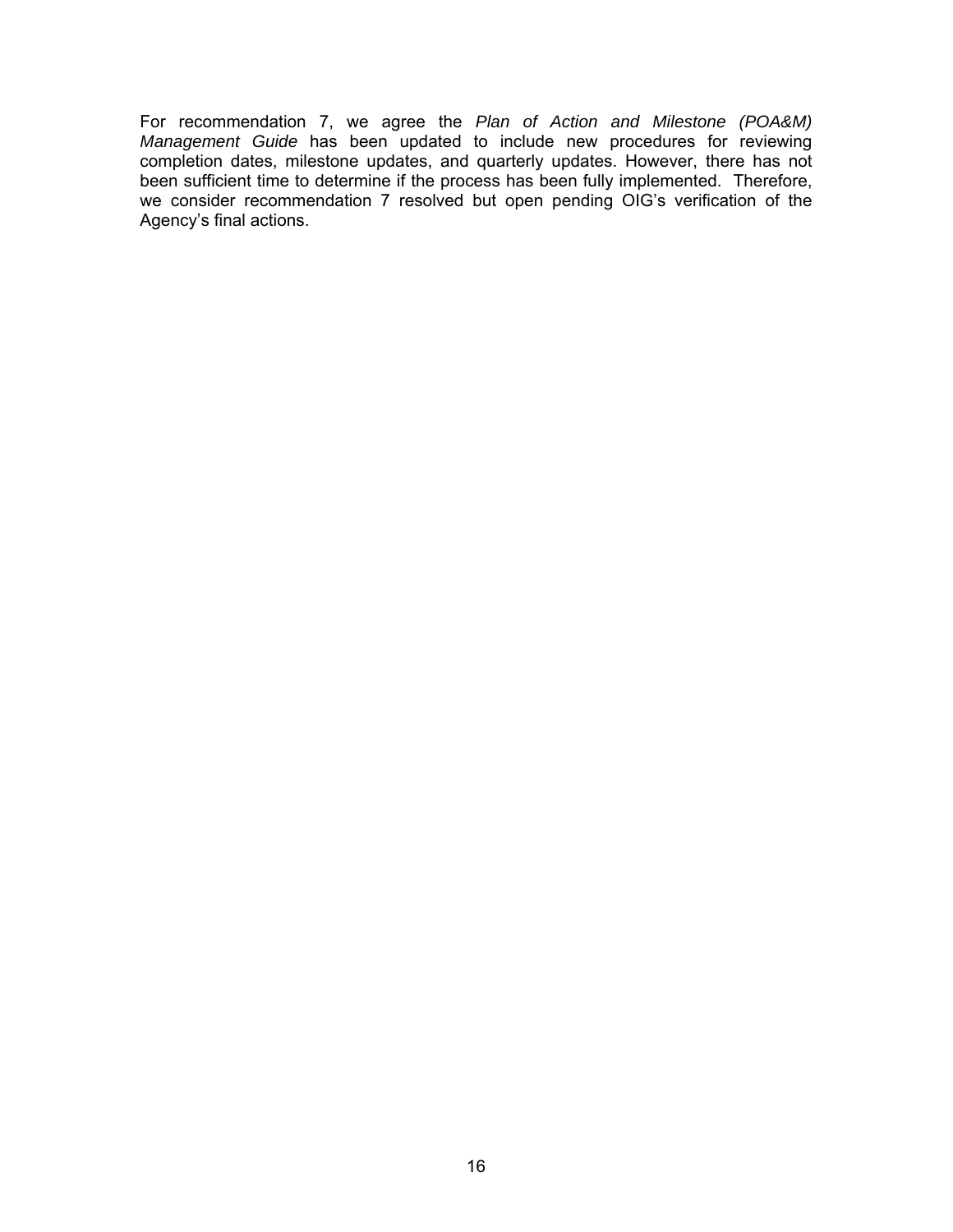# SCOPE AND METHODOLOGY

## **Scope**

CLA conducted this audit in accordance with performance auditing standards, as specified in the Government Accountability Office's *Government Auditing Standards*. Those standards require that the auditor plan and perform the audit to obtain sufficient, appropriate evidence to provide a reasonable basis for their findings and conclusions based on the audit objective. The audit was designed to determine whether USAID implemented an effective<sup>9</sup> information security program.

The audit included tests of selected management, technical, and operational controls outlined in NIST SP 800-53, Revision 4, *Security and Privacy Controls for Federal Information Systems and Organizations*. CLA assessed USAID's performance and compliance with FISMA in the following areas:

- Access Controls
- Accountability, Audit, and Risk Management
- Awareness and Training
- Configuration Management
- Contingency Planning
- Identification and Authentication
- Incident Response
- Personnel Security
- Planning
- Program Management
- Risk Assessment
- **Security**

-

- Security Assessment and Authorization
- System and Communications Protection
- System and Information Integrity
- System and Service Acquisition

For this audit, selected controls related to the FY2018 IG FISMA reporting metrics from 6 of 47 information systems in USAID's systems inventory as of December 2017 were reviewed. See Appendix III for a listing of selected controls.

The audit also included a follow up on prior audit recommendations<sup>10</sup> to determine if USAID made progress in implementing the recommended improvements concerning its information security program.

Audit fieldwork was performed at USAID's headquarters in Washington, D.C., and Arlington, VA, from April 26, 2018 to September 11, 2018.

<sup>&</sup>lt;sup>9</sup> For this audit, an effective information security program is defined as implementing certain security controls for selected information systems in support of FISMA.

<sup>10</sup> *USAID Has Implemented Controls In Support of FISMA, But Improvements Are Needed* (Audit Report No. A-000-18-003-C, October 6, 2017).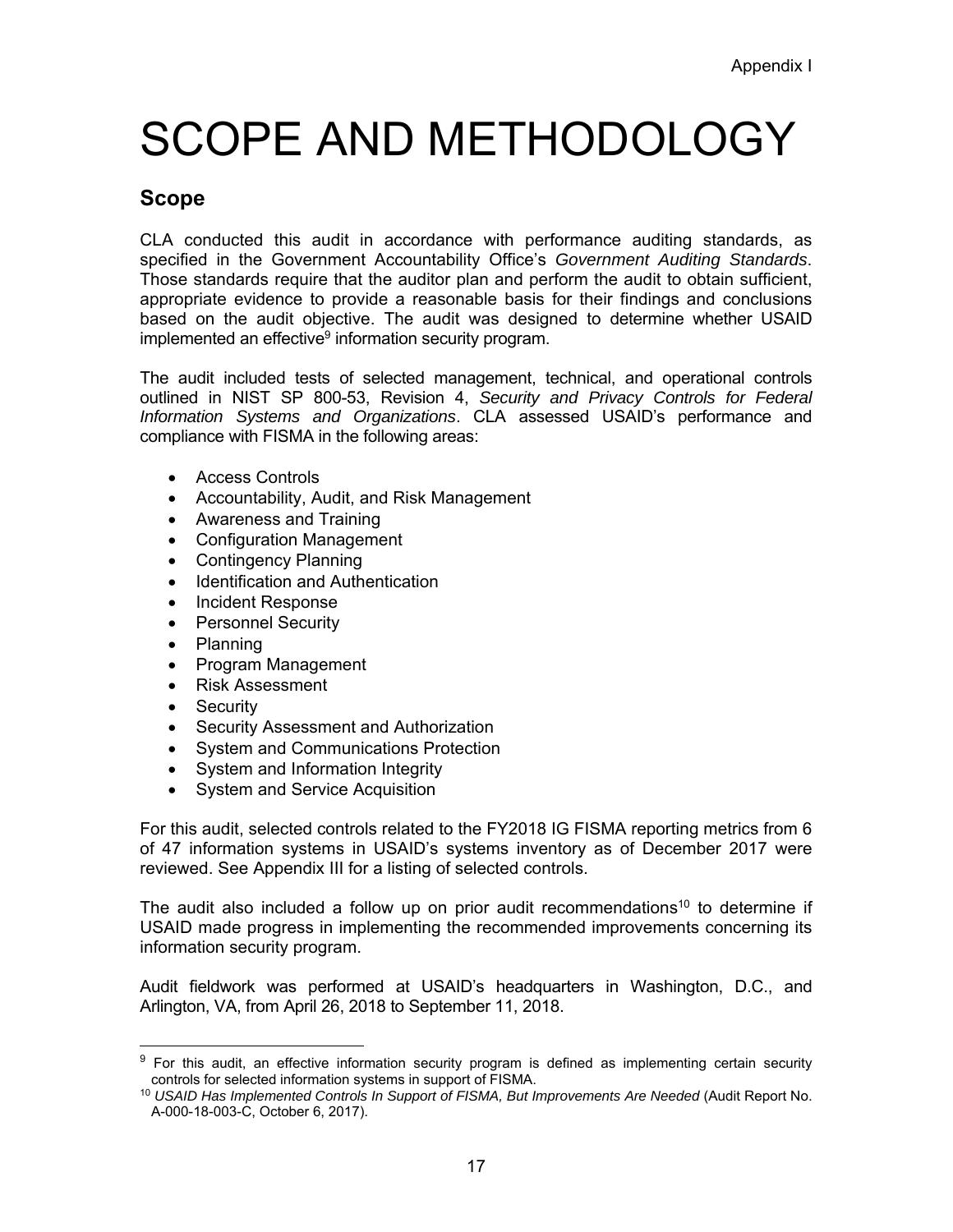## **Methodology**

To determine if USAID implemented an effective information security program, CLA conducted interviews with USAID officials and contractors and reviewed legal and regulatory requirements stipulated in FISMA. Also, CLA reviewed documents supporting the information security program. These documents included, but were not limited to, USAID's (1) information security policies and procedures; (2) incident response policies and procedures; (3) access control procedures; (4) patch management procedures; (5) change control documentation; and (6) system generated account listings. Where appropriate, CLA compared documents, such as USAID's information technology policies and procedures, to requirements stipulated in NIST special publications. In addition, CLA performed tests of system processes to determine the adequacy and effectiveness of those controls. In addition, CLA reviewed the status of FISMA audit recommendations from fiscal year 2017.<sup>11</sup>

In testing for the adequacy and effectiveness of the security controls, CLA exercised professional judgment in determining the number of items selected for testing and the method used to select them. Relative risk and the significance or criticality of the specific items in achieving the related control objectives was considered. In addition, the severity of a deficiency related to the control activity and not the percentage of deficient items found compared to the total population available for review was considered. In some cases, this resulted in selecting the entire population. However, in cases where entire audit population was not selected, the results cannot be projected and if projected may be misleading.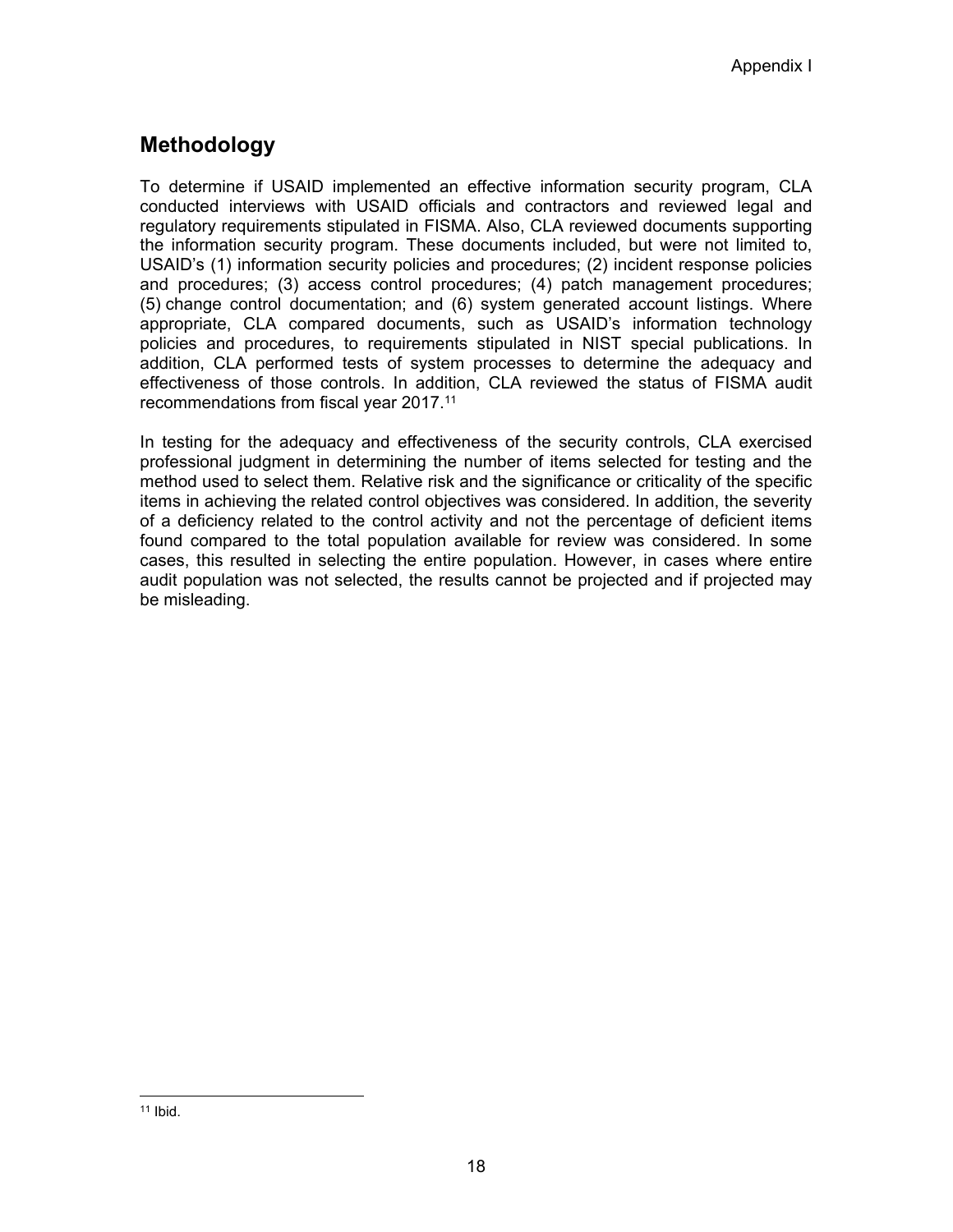# MANAGEMENT COMMENTS

The following is the full text of USAID's management comments on the draft report, excluding the attachments.



October 26, 2018

### **MEMORANDUM**

- **TO:** Alvin Brown, Deputy Assistant Inspector General (A/AIG)
- **FROM:** Patrick Robinson, Deputy Chief Information Officer /S/ (For Jay Mahanand, Chief Information Officer)
- **SUBJECT:** Management Response to the Audit of Compliance by the U.S. Agency for International Development (USAID) with the Federal Information Security Modernization Act (FISMA) of 2014 during Fiscal Year (FY) 2018 (Audit Report No. A-000-18-0XX-C, dated October 15, 2018): *USAID Has Generally Implemented Controls in Support of FISMA for Fiscal Year 2018*

Thank you for the opportunity to respond to the draft audit report produced by your office that assesses USAID's compliance with the FISMA during FY 2018. This letter contains USAID's Management Decisions to the recommendations contained in the draft report:

**Recommendation 1:** Update the Agency's Vulnerability Management Standard Operating Procedure to (1) define the timeframe for applying system patches and (2) document and implement a process to validate that system patches are applied according to the timeframe specified in the procedure.

**Management Decision:** USAID agrees with the Recommendation, and Office of the CIO believes we have taken sufficient action to address it. We have updated and implemented the *USAID Vulnerability Management Standard Operating Procedure (SOP)* (Tab A). Specifically, Section 3.4 of this document addresses the time requirements and risk acceptance procedure for applying patches. This revised process defines the timelines for patching Information Technology (IT) products based on the severity of the vulnerability, and identifies specific actions for ensuring we have implemented the patches, or for taking approved alternative methods for instances in which we cannot apply patches within the required timelines. Alternate procedures include risk-acceptance and removal of the device from the network.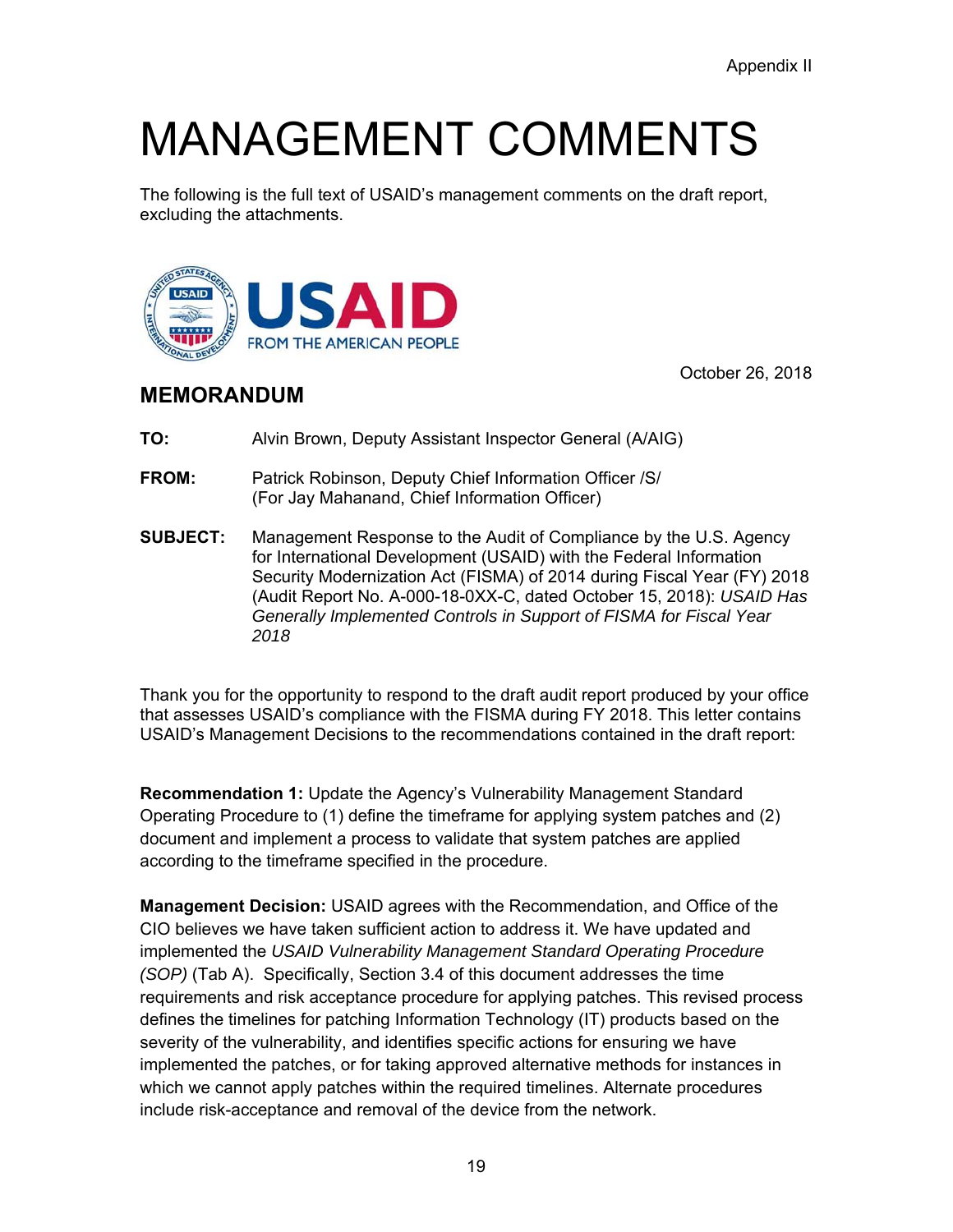**Target Date:** USAID requests closure of this Recommendation upon the issuance of Audit Report A-000-18-0XX-C.

**Recommendation 2:** A process to validate that unsupported software is either upgraded or removed within 48 hours of identification, as specified in the Agency's Unauthorized/Unsupported Software Standard Operating Procedures, or document acceptance of the risk for allowing the unsupported software on the network.

**Management Decision:** USAID agrees with the Recommendation, and the Office of the CIO believes we have taken sufficient action to address it. We have updated the *Unauthorized/Unsupported Software Standard Operating Procedure (SOP)* (Tab B) that details the process for properly handling and documenting unauthorized software on Agency staff workstations in support of USAID's security posture. Specifically, Section 6.0.1 of this document addresses the step-by-step action taken by the Office of the CIO's Security Operations (SecOps) in the event it detects unauthorized software. This includes opening a Service Desk ticket to track the incident, removing the software immediately, as well as contacting the workstation assignee or system manager. We perform this process on a monthly basis by pulling a list of software installed on all user machines and comparing it to the unapproved software list. We have completed a review of the *Disapproved Software List* (Tab C), as well as the *Approved Software List*  (Tab D), and have validated that these lists accurately reflect USAID's software inventory, including software disapproved on our network.

**Target Date:** USAID requests closure of this Recommendation upon the issuance of Audit Report A-000-18-0XX-C.

**Recommendation 3:** A process to fully automate the disabling of accounts after 90 days of inactivity and document the results.

**Management Decision:** USAID agrees with the Recommendation, and the Office of the CIO believes we have taken sufficient action to address it. We have implemented a script (Tab E), which runs on a daily basis that automatically pulls a list of all active directory user objects across all USAID domains, and performs a check to determine if any user objects have been inactive for more than 80 days. The script automatically disables any objects that meet these criteria. We have intentionally set this script to check for 80 days of inactivity, instead of the 90 day inactivity requirement, in effort to provide a 10 day buffer for ensuring no accounts exceed the 90 day inactivity policy.

**Target Date:** USAID requests closure of this Recommendation upon the issuance of Audit Report A-000-18-0XX-C.

**Recommendation 4:** A process to validate that Agency account management policies are enforced for all USAID information systems, or formally document acceptance of the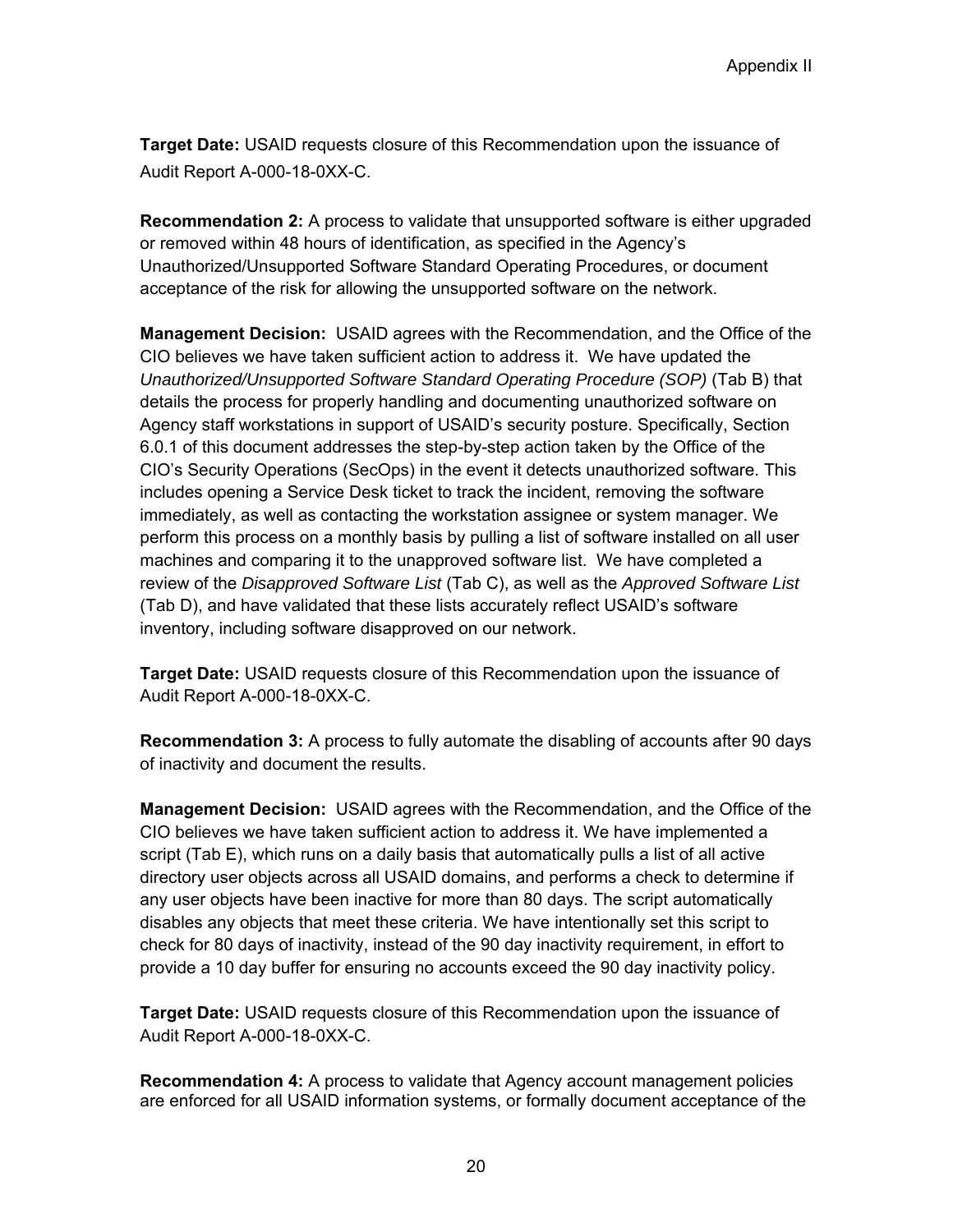risk when implementing the account management policies is not feasible.

**Management Decision:** USAID agrees with the Recommendation. The Office of the CIO will implement a process to validate that we are enforcing the Agency's account management policies for all USAID's information systems, or document formally our acceptance of the risk when implementing the account management policies is not feasible.

**Target Date:** May 31, 2019.

**Recommendation 5:** A process to validate that USAID procedures are followed for testing, conducting security impact analysis of, and approving system changes.

**Management Decision:** USAID agrees with the Recommendation. The Office of the CIO will document and implement a process to validate that we are following USAID's procedures for testing, conducting a security impact analysis of, and approving system changes.

**Target Date:** March 31, 2019.

**Recommendation 6:** A process to validate that security assessment plans are documented and uploaded into the Cyber Security Assessment and Management tool.

**Management Decision:** USAID agrees with the Recommendation, and the Office of the CIO believes we have taken sufficient action to address it. Specifically, we have updated our *Certification Statement Template* (Tab F), which is a required document we complete for all System Security Assessment and Authorizations (SA&A) as part of our decision to grant Authorizations to Operate (ATOs). Appendix 4, Section B of this document requires the assessor who completes the SA&A to confirm the date he or she uploaded the Security Assessment Plan (SAP) to the Cyber Security Assessment and Management (CSAM) tool. The Certification Statement and SA&A will remain incomplete, and the Information Assurance (IA) Chief or the Chief Information Security Officer (CISO) will not sign them, unless documents affirm that the assessor has uploaded the SAP to CSAM.

**Target Date:** USAID requests closure of this Recommendation upon the issuance of Audit Report A-000-18-0XX-C.

**Recommendation 7:** A process for reviewing plans of action and milestones on a regular basis to validate that scheduled completion dates, milestone updates, and quarterly updates are documented.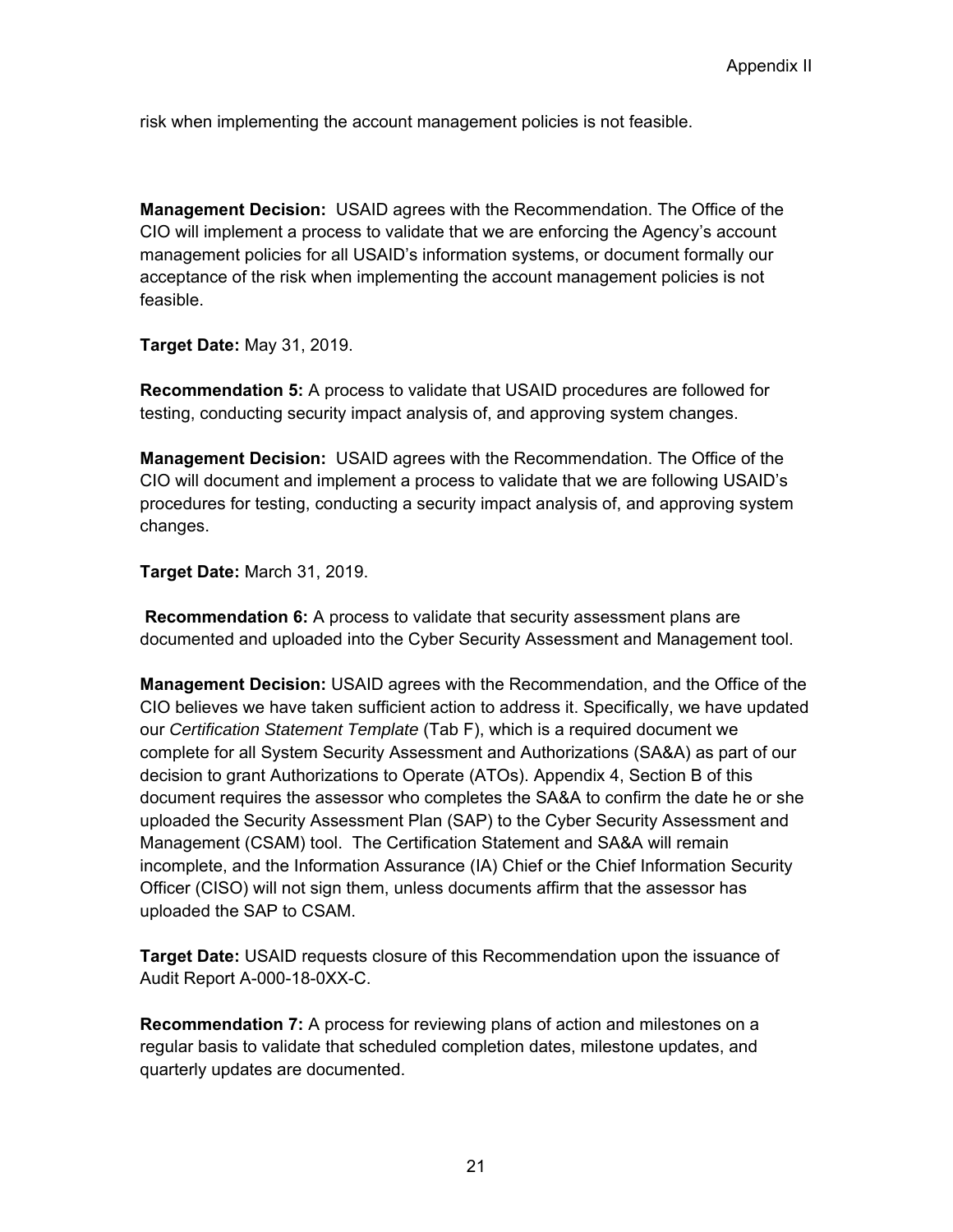**Management Decision:** USAID agrees with the Recommendation, and the Office of the CIO believes we have taken sufficient action to address it. M/CIO has updated and implemented the *Plan of Action and Milestone (POA&M) Management Guide* (Tab G), which includes the following procedures:

- A weekly notification sent automatically from CSAM to our Information System Security Officers (ISSO), System Owners (SO), and Security Compliance points of contact to alert them of upcoming and overdue POA&M dates (See Appendix E of the POA&M Management Guide);
- Monthly and yearly POA&M reviews by the Office of the CIO Governance team who works directly with system ISSOs;
- Monthly reports on POA&M status will be provided to the CISO and CIO;
	- Quarterly reporting from the ISSOs/SOs to the IA group that they have reviewed and updated POA&Ms;
	- The IA staff will review selected systems by the IA staff to ensure the effective management of POA&Ms;
	- When they detect problems, the IA staff will request a meeting with the relevant ISSO and SO to discuss remedial actions.

**Target Date:** USAID requests closure of this Recommendation upon the issuance of Audit Report A-000-18-0XX-C.

**Recommendation 8:** A process to validate that USAID's privacy plan, policies, and procedures define personally identifiable information in accordance with National Institute of Standards and Technology (NIST) Special Publication 800-122, and are reviewed and kept up to-date at least on a biannual basis as recommended by NIST Special Publication 800-53 (revision 4).

**Management Decision:** USAID agrees with the Recommendation. The office of the CIO will implement a process to validate that USAID's Privacy Plan, policies, and procedures define Personally Identifiable Information (PII) in accordance with NIST Special Publication 800-122, and to review and keep them up to date at least on a biannual basis, as recommended by NIST Special Publication 800-53 (revision 4). At the same time, the Agency will be revising the chapter of its Automated Directives System (ADS) that involve privacy (507 and 508) to reflect delegation of authority from the Administrator to the Inspector General to manage requests under the Privacy Act and the Freedom of Information Act. The confluence of these two processes means the Agency will need a few extra months to complete our implementation of Recommendation 8.

**Target Date:** March 31, 2019

**Recommendation 9:** A process to complete the rollout of the role-based security training to all required individuals.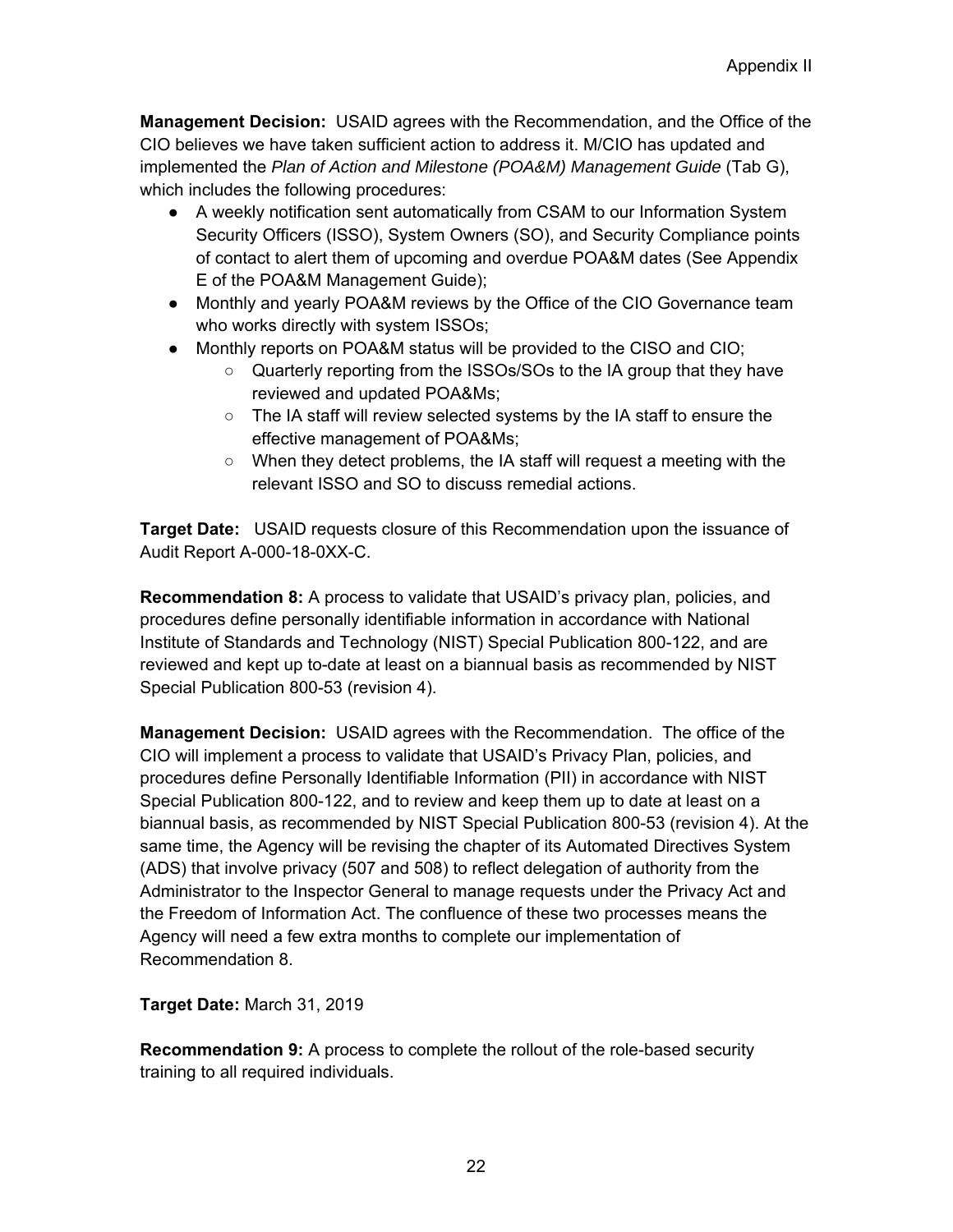**Management Decision:** USAID agrees with the Recommendation. The Office of the CIO will implement a process to complete the rollout of the role-based security training to all required individuals. We intend to ensure we have specific, role-based trainings customized for the data involved, and plan to introduce the courses during our normal annual window for Information Technology training, which ends on July 3, 2019.

**Target Date:** August 30, 2019.

#### **Attachments:**

Tab A: USAID Vulnerability Management SOP Tab B: USAID SOPs for Unauthorized/Unsupported Software Tab C: USAID List of Disapproved Software Tab D: USAID List of Approved Software Tab E: Script to Disable Inactive Accounts Tab F: USAID System Certification Statement Template Tab G: USAID POA&M Management Guide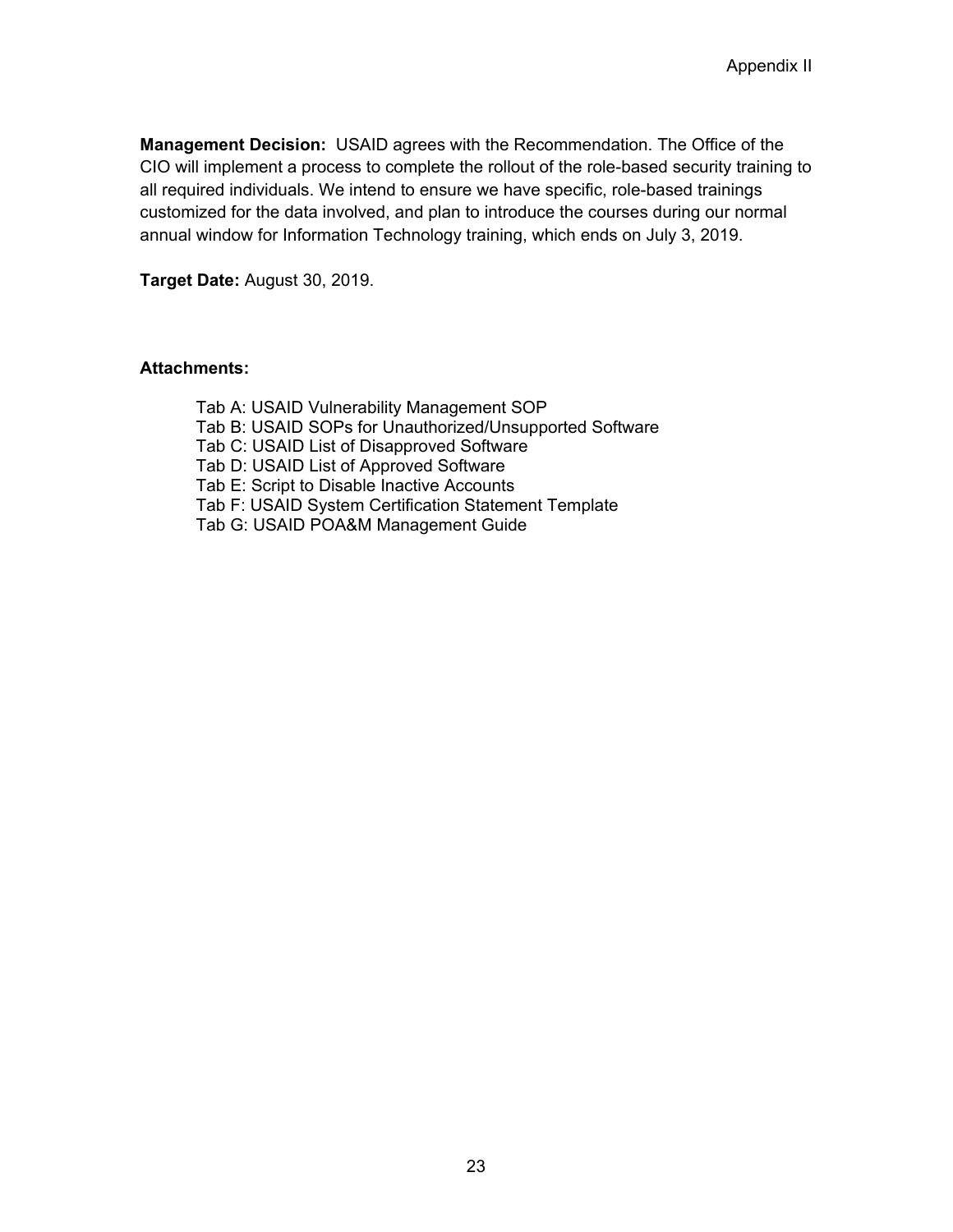# Summary of Controls Reviewed

The following table identifies the controls selected for testing.

| <b>Control</b> | <b>Control Name</b>                                           | <b>Number of</b><br><b>Systems</b><br><b>Tested</b> |
|----------------|---------------------------------------------------------------|-----------------------------------------------------|
| $AC-1$         | <b>Access Control Policy and Procedures</b>                   | 5                                                   |
| <b>AC-17</b>   | <b>Remote Access</b>                                          | 3                                                   |
| $AC-2$         | <b>Account Management</b>                                     | 5                                                   |
| $AC-8$         | <b>System Use Notification</b>                                | 4                                                   |
| $AR-1$         | Governance and Privacy Program                                | 1                                                   |
| $AR-2$         | <b>Privacy Impact and Risk Assessment</b>                     | 6                                                   |
| $AT-1$         | Security Awareness and Training Policy and Procedures         | 1                                                   |
| $AT-2$         | <b>Security Awareness Training</b>                            | 1                                                   |
| $AT-3$         | <b>Role-Based Security Training</b>                           | $\overline{2}$                                      |
| $AT-4$         | <b>Security Training Records</b>                              | $\overline{2}$                                      |
| $CA-1$         | Security Assessment and Authorization Policies and Procedures | 1                                                   |
| $CA-2$         | <b>Security Assessments</b>                                   | 3                                                   |
| $CA-3$         | <b>System Interconnections</b>                                | 1                                                   |
| $CA-5$         | <b>Plan of Action and Milestones</b>                          | 5                                                   |
| $CA-6$         | <b>Security Authorization</b>                                 | 4                                                   |
| $CA-7$         | <b>Continuous Monitoring</b>                                  | 3                                                   |
| $CM-1$         | <b>Configuration Management Policy and Procedures</b>         | $\overline{2}$                                      |
| <b>CM-10</b>   | <b>Software Usage Restrictions</b>                            | $\overline{2}$                                      |
| $CM-2$         | <b>Baseline Configuration</b>                                 | 3                                                   |
| $CM-3$         | <b>Configuration Change Control</b>                           | $\overline{3}$                                      |
| CM-6           | <b>Configuration Settings</b>                                 | $\overline{2}$                                      |
| $CM-7$         | Least functionality                                           | $\overline{2}$                                      |
| $CM-8$         | Information System Component Inventory                        | $\overline{2}$                                      |
| $CM-9$         | <b>Configuration Management Plan</b>                          | $\overline{2}$                                      |
| $CP-1$         | <b>Contingency Planning Policy and Procedures</b>             | $\overline{2}$                                      |
| $CP-2$         | Contingency Plan                                              | $\overline{2}$                                      |
| $CP-3$         | <b>Contingency Training</b>                                   | 1                                                   |
| $CP-4$         | <b>Contingency Plan Testing</b>                               | 2                                                   |
| $CP-6$         | Alternate Storage Site                                        | 1                                                   |
| $CP-7$         | <b>Alternate Processing Site</b>                              | 1                                                   |
| $CP-8$         | <b>Telecommunications Services</b>                            | 1                                                   |
| $CP-9$         | Information System Backup                                     | 1                                                   |
| $IA-1$         | Identification and Authentication Policy and Procedures       | 4                                                   |
| $IA-3$         | Device Identification and Authentication                      | $\overline{2}$                                      |
| $IR-1$         | Incident Response Policy and Procedures                       | 1                                                   |
| $IR-4$         | Incident Handling                                             | 1                                                   |
| $IR-6$         | Incident Reporting                                            | $\overline{2}$                                      |
| $PL-2$         | <b>System Security Plan</b>                                   | 6                                                   |
| $PL-4$         | Rules of Behavior                                             | 3                                                   |